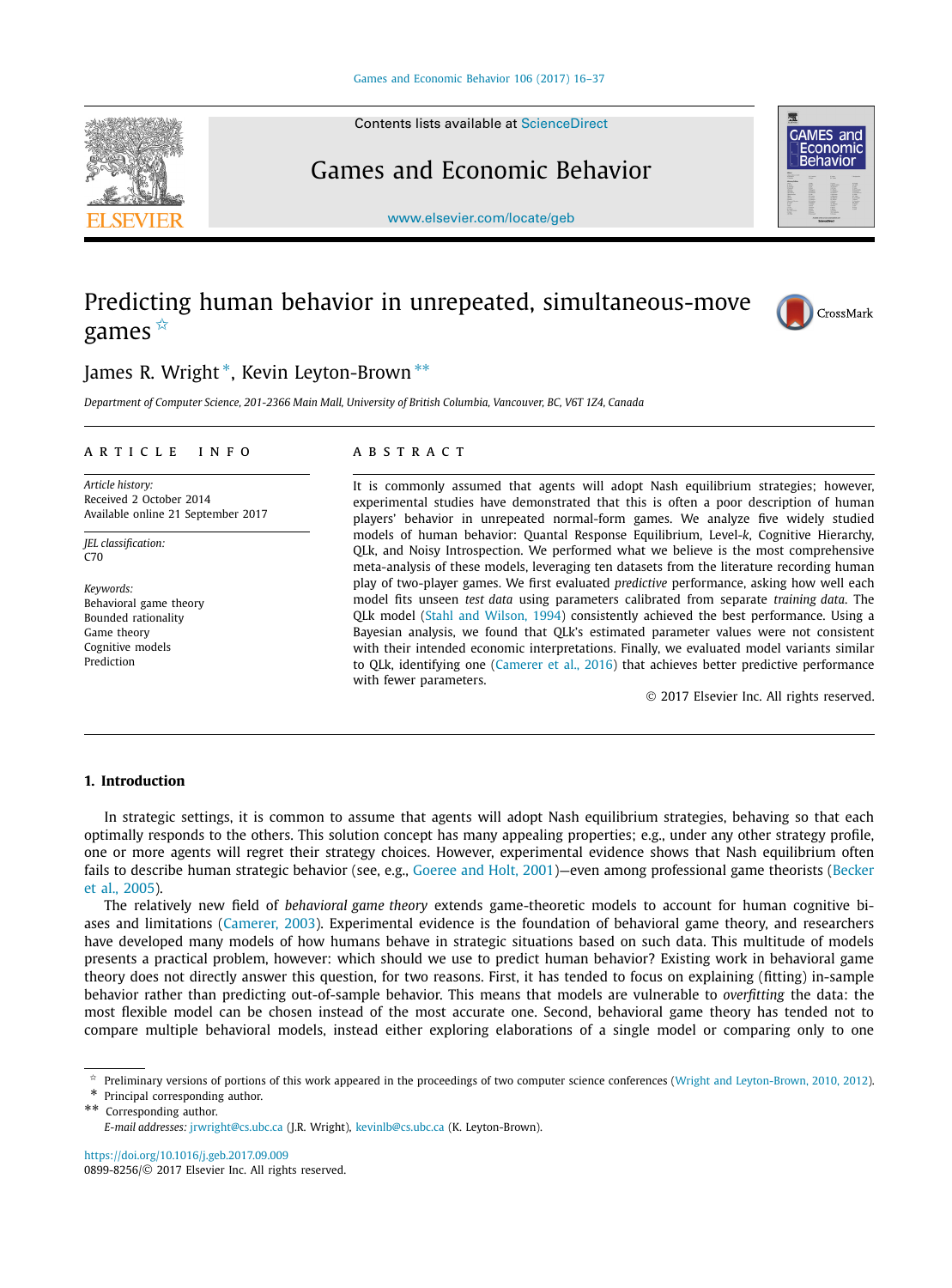other model (typically Nash equilibrium). In this work we perform rigorous—albeit computationally intensive—comparisons of many different models and model variations on a wide range of experimental data, leading us to believe that ours is the most comprehensive study of its kind.

Our focus is on the most basic of strategic interactions: unrepeated ("initial") play in simultaneous move games. In the behavioral game theory literature, five key paradigms have emerged for modeling human decision making in this setting: quantal response equilibrium (QRE; [McKelvey](#page-21-0) and Palfrey, 1995); the noisy introspection model (NI; [Goeree](#page-21-0) and Holt, 2004); the cognitive hierarchy model (CH; [Camerer](#page-21-0) et al., 2004); the closely related level-*k* (Lk; [Costa-Gomes](#page-21-0) et al., 2001; [Nagel,](#page-21-0) [1995\)](#page-21-0) models; and what we dub quantal level-*k* (QLk; Stahl and [Wilson,](#page-21-0) 1994) models. Although there exist studies exploring different variations of these models (e.g., Stahl and [Wilson,](#page-21-0) 1995; Ho et al., [1998;](#page-21-0) [Weizsäcker,](#page-21-0) 2003; [Rogers](#page-21-0) et al., 2009), the overwhelming majority of behavioral models of initial play of normal-form games fall broadly into this categorization.

The first contribution of our work is methodological: we demonstrate broadly applicable techniques for comparing and analyzing behavioral models. (See Section [10.1](#page-17-0) for our specific methodological recommendations.) We illustrate the use of these techniques via an extensive meta-analysis based on data published in ten different studies, rigorously comparing Lk, QLk, CH, NI, and QRE to each other and to a model based on Nash equilibrium. The findings that result from this meta-analysis both demonstrate the usefulness of the approach and constitute our second contribution. Our first main finding is that QLk is the best performing of these predictive models, both on most individual source datasets and also on a dataset pooling all of the ten datasets. We then analyze and interpret the parameter distributions for several models, including QLk. Based on this analysis, we construct and evaluate a family of variations on QLk. Our second main finding is that a simpler (two-parameter) model achieves better out-of-sample predictive performance than any of the models from the literature that we considered. We recommend the use of this model, dubbed Poisson-QCH, by researchers wanting to predict human play in unrepeated normal-form games.

All of the models we consider depend upon exogenous parameters. Most previous work has focused on models' ability to *describe* human behavior, and hence has sought parameter values that best explain observed experimental data, or more formally that maximize a dataset's probability.<sup>1</sup> We depart from this descriptive focus, seeking to find models, and hence parameter values, that are effective for *predicting* previously unseen human behavior. Thus, we follow a different approach taken from machine learning and statistics. We begin by randomly dividing the experimental data into a training set and a test set. We then set each model's parameters to values that maximize the likelihood of the training dataset, and finally score the each model according to the disjoint test dataset's likelihood. To reduce the variance of this estimate without biasing its expected value, we employ cross-validation (see, e.g., [Bishop, 2006\)](#page-20-0), systematically repeating this procedure with different test and training sets.

Our meta-analysis has led us to draw three qualitative conclusions. First, and least surprisingly, Nash equilibrium is less able to explain human play than are behavioral models. Second, two high-level themes that underlie the five behavioral models, which we dub "cost-proportional errors" and "limited iterative strategic thinking", appear to model independent phenomena. Third, and building on the previous conclusion, the quantal level-*k* model of Stahl and [Wilson](#page-21-0) (1994) (QLk) which combines both of these themes—made the most accurate predictions. Specifically, QLk substantially outperformed all other models on a new dataset spanning all data in our possession, and also had the best or nearly the best performance on each individual dataset. Our findings were quite robust to variation in the games played by human subjects. We broke down model performance by game properties such as dominance structure and number/types of equilibria, and obtained essentially the same results as on the combined dataset. We do note that our datasets consisted entirely of two-player games. Previous work suggests that human subjects reason about *n*-player games as if they were two-player games, failing to fully account for the independence of the other players' actions (Ho et al., [1998;](#page-21-0) [Costa-Gomes](#page-21-0) et al., 2009); we might thus expect to observe qualitatively similar results in the *n*-player case. Nevertheless, empirically confirming this expectation is an important future direction.

The approach we have described so far is designed to compare model performance, but yields little insight into how or why a model works. For example, maximum likelihood estimates provide no information about the extent to which parameter values can be changed without a large drop in predictive accuracy, or even about the extent to which individual parameters influence a model's performance. We thus introduce an alternate, Bayesian approach for gaining understanding about a behavioral model's entire parameter space. We combine experimental data with explicitly quantified prior beliefs to derive a posterior distribution that assigns probability to parameter settings in proportion to their consistency with the data and the prior (Gill, [2002\)](#page-21-0). Applying this approach, we analyze the posterior distributions for three models: a model based on Nash equilibrium, QLk, and Poisson-Cognitive Hierarchy (Poisson-CH). Although Poisson-CH did not demonstrate competitive performance in our initial model comparisons, we analyze it because it is one-dimensional and because of a very concrete and influential recommendation in the literature: [Camerer](#page-21-0) et al. (2004) recommended setting the model's single parameter, which represents agents' mean number of steps of strategic reasoning, to 1*.*5. Our own analysis sharply contradicts this recommendation, placing the 99% confidence interval almost a factor of three lower, on the range [0*.*51*,* 0*.*59]. We devote most of our attention to QLk, however, due to its extremely strong performance. Our new analysis points out multiple anomalies in QLk's optimal parameter settings, suggesting that a simpler model could be preferable. We thus exhaustively

<sup>1</sup> All of the models that we consider make probabilistic predictions; thus, we must score models according to how much probability mass they assign to observed events, rather than assessing accuracy.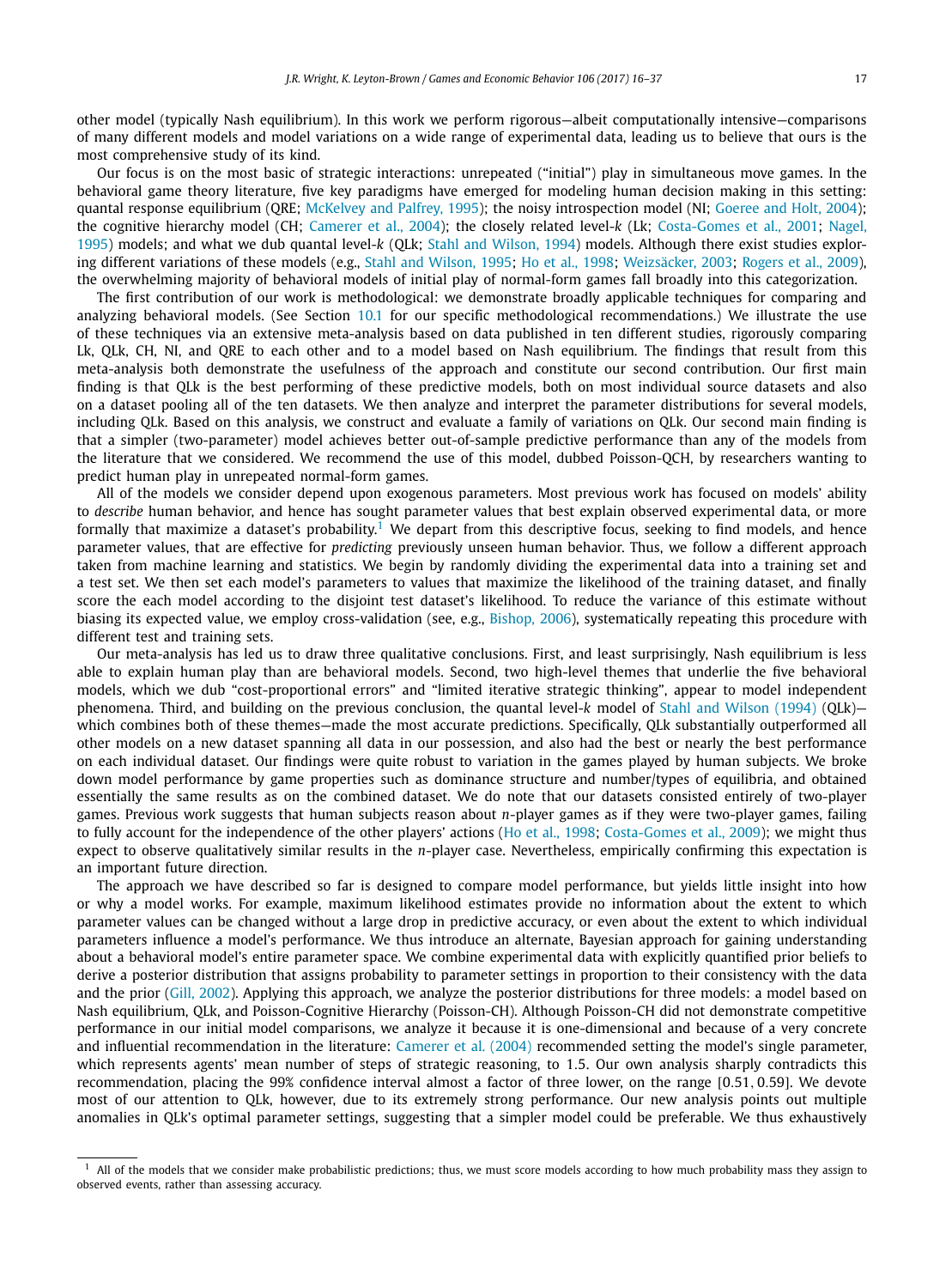<span id="page-2-0"></span>evaluated a family of variations on QLk, thereby identifying a simpler, more predictive family of models based in part on the cognitive hierarchy concept. In particular, we introduce a new three-parameter model that gives rise to a more plausible posterior distribution over parameter values, while also achieving better predictive performance than five-parameter QLk.

In the next section, we define the models that we study. Section [3](#page-5-0) lays out the formal framework within which we work, and Section [4](#page-6-0) describes our data, methods, and the Nash-equilibrium-based model to which we compare the behavioral models. Section [5](#page-8-0) presents the results of our comparisons. Section [6](#page-9-0) introduces our methods for Bayesian parameter analysis, and Section [7](#page-10-0) describes the anomalies we identified by applying this analysis to our datasets. Section [8](#page-13-0) explains the space of QLk variations that we investigated, and introduces our new, high-performing three-parameter model. In Section [9](#page-15-0) we survey related work from the literature and explain how our own work contributes to it. We conclude in Section [10.](#page-16-0) We defer derivations to appendices. A final appendix investigates the sensitivity of our results to dataset composition, studying how model performance varies with important game properties such as degree of dominance solvability and Nash equilibrium structure.

#### **2. Models for predicting human play of simultaneous-move games**

Formally, a behavioral model is a mapping from a game description *G* and a vector of parameters *θ* to a predicted distribution over each action profile *a* in *G*, which we denote Pr(*a*|*G*, *θ*). In what follows, we define five prominent behavioral models of human play in unrepeated, simultaneous-move games.<sup>2</sup>

#### *2.1. Quantal response equilibrium*

One important idea from behavioral economics is that people become more likely to make errors as those errors become less costly; we call this making *cost-proportional errors*. This can be modeled by assuming that agents best respond *quantally*, rather than via strict maximization.

**Definition 1** (Quantal best response). Let  $u_i(a_i, s_{-i})$  be agent i's expected utility in game G when playing action  $a_i$  against strategy profile s<sub>—i</sub>. Then a (logit) quantal best response Q BR $^G_i$ (s<sub>—i</sub>;  $\lambda$ ) by agent i to s<sub>—i</sub> is a mixed strategy s<sub>i</sub> such that

$$
s_i(a_i) = \frac{\exp[\lambda \cdot u_i(a_i, s_{-i})]}{\sum_{a'_i} \exp[\lambda \cdot u_i(a'_i, s_{-i})]},
$$
\n(1)

where  $\lambda$  (the *precision* parameter) indicates how sensitive agents are to utility differences, with  $\lambda = 0$  corresponding to uniform randomization and  $\lambda \to \infty$  corresponding to best response. When its value is clear from context, we will omit the precision parameter. Note that unlike best response, which is a set-valued function, quantal best response always returns a unique mixed strategy.  $\Box$ 

The notion of quantal best response gives rise to a generalization of Nash equilibrium known as the *quantal response equilibrium* ("QRE") [\(McKelvey](#page-21-0) and Palfrey, 1995).

**Definition 2** *(QRE).* A *quantal response equilibrium* with precision *λ* is a mixed strategy profile *s*<sup>∗</sup> in which every agent's strategy is a quantal best response to the strategies of the other agents; i.e.,  $s_i^* = Q BR_i^G(s_{-i}^*; \lambda)$  for all agents *i*.  $\Box$ 

A QRE is guaranteed to exist for any normal-form game and non-negative precision [\(McKelvey](#page-21-0) and Palfrey, 1995). However, QRE are not guaranteed to be unique. As is standard in the literature, we select the (unique) QRE that lies on the principal branch of the QRE homotopy at the specified precision. The principal branch has the attractive feature of approaching the risk-dominant equilibrium as  $\lambda \rightarrow \infty$  in 2 × 2 games with two strict equilibria [\(Turocy,](#page-21-0) 2005).

Although Equation (1) is translation invariant, it is not scale invariant. That is, while adding some constant value to the payoffs of a game will not change its QRE, multiplying payoffs by a positive constant will. This is problematic because utility functions are only unique up to affine transformations (Von Neumann and [Morgenstern,](#page-21-0) 1944); hence, equivalent utility functions that have been multiplied by different constants will induce different QREs. The QRE concept nevertheless makes sense if human players are believed to play games differently depending on the magnitudes of the payoffs involved.

 $2$  We focus here on models of behavior in general one-shot, normal-form games. We omit models of learning in repeated normal-form games such as impulse-balance equilibrium (Selten and [Buchta,](#page-21-0) 1994), payoff-sampling equilibrium (Osborne and [Rubinstein,](#page-21-0) 1998), action-sampling equilibrium [\(Selten](#page-21-0) and [Chmura,](#page-21-0) 2008), and experience-weighted attraction [\(Camerer](#page-21-0) and Hua Ho, 1999), and models restricted to single game classes, such as cooperative equilibrium [\(Capraro,](#page-21-0) 2013). We also omit variants and generalizations of the models we study, such as those introduced by Rogers et al. [\(2009\),](#page-21-0) [Weizsäcker](#page-21-0) [\(2003\),](#page-21-0) and [Cabrera](#page-20-0) et al. (2007); however, see Section [8,](#page-13-0) where we systematically explored a particular space of variants.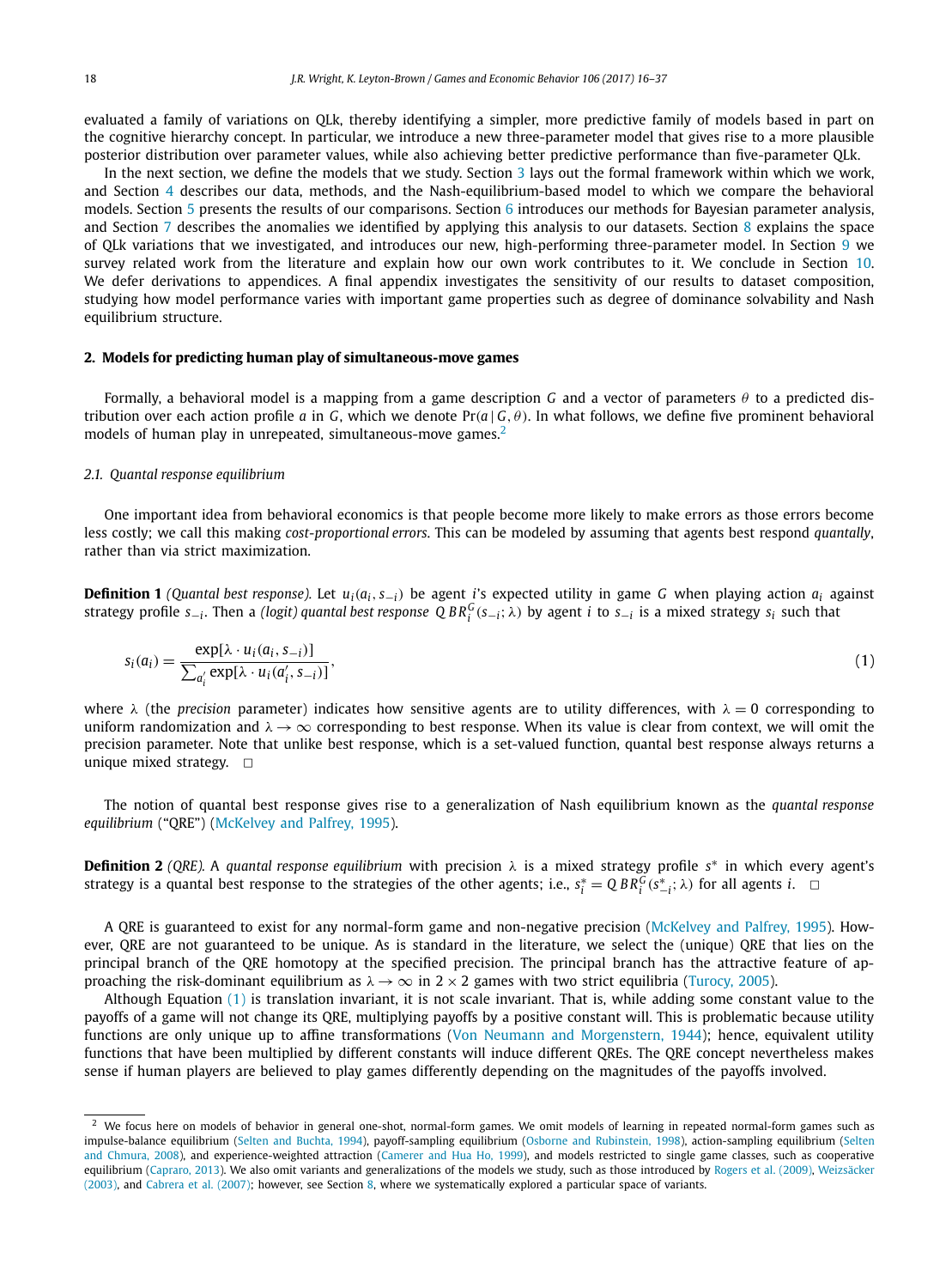### <span id="page-3-0"></span>*2.2. Level-k*

Another key idea from behavioral economics is that humans can perform only a limited number of *iterations of strategic reasoning*. The level-*k* model [\(Costa-Gomes](#page-21-0) et al., 2001) captures this idea by associating each agent *i* with a level *ki* ∈ {0*,* 1*,* 2*,...*}, corresponding to the number of iterations of reasoning the agent is able to perform. A *level-*0 *agent* plays randomly, choosing uniformly at random from his possible actions. A *level-k agent*, for  $k \ge 1$ , best responds to the strategy played by level-*(k* − 1*)* agents. If a level-*k* agent has more than one best response, he mixes uniformly over them.

We consider a particular level-*k* model, dubbed Lk, which assumes that all agents belong to levels 0, 1, and 2.<sup>3</sup> Each agent with level  $k > 0$  has an associated probability  $\epsilon_k$  of making an "error", i.e., of playing an action that is not a best response to the level-*(k* − 1*)* strategy. Agents are assumed not to account for these errors when forming their beliefs about how lower-level agents will act.

**Definition 3** *(Lk model).* Let  $A_i$  denote player *i*'s action set and let  $BR_i^G(s_{-i})$  denote the set of *i*'s best responses in game G to the strategy profile  $s_{-i}$ . Let  $IBR_{i,k}^G$  denote the *iterative best response set* for a level-k agent *i*, with  $IBR_{i,0}^G = A_i$  and  $IBR_{i,k}^G=BR_i^G(IBR_{-i,k-1}^G).$  Then the distribution  $\pi_{i,k}^{Lk}\in\Pi(A_i)$  that the Lk model predicts for a level-k agent  $i$  is defined as

$$
\pi_{i,0}^{Lk}(a_i) = |A_i|^{-1},
$$
\n
$$
\pi_{i,k}^{Lk}(a_i) = \begin{cases}\n(1 - \epsilon_k)/|IBR_{i,k}^G| & \text{if } a_i \in IBR_{i,k}^G, \\
\epsilon_k/(|A_i| - |IBR_{i,k}^G|) & \text{otherwise.} \n\end{cases}
$$

The overall predicted distribution of actions is a weighted sum of the distributions for each level:

$$
Pr(a_i | G, \alpha_1, \alpha_2, \epsilon_1, \epsilon_2) = \sum_{\ell=0}^2 \alpha_\ell \cdot \pi_{i,\ell}^{Lk}(a_i),
$$

where  $\alpha_0 = 1 - \alpha_1 - \alpha_2$ . This model thus has 4 parameters: { $\alpha_1, \alpha_2$ }, the proportions of level-1 and level-2 agents, and  $\{\epsilon_1, \epsilon_2\}$ , the error probabilities for level-1 and level-2 agents.  $\Box$ 

#### *2.3. Cognitive hierarchy*

The cognitive hierarchy model [\(Camerer](#page-21-0) et al., 2004), like level-*k*, models agents with heterogeneous bounds on iterated reasoning. It differs from the level-*k* model in two ways. First, according to this model agents do not make errors; each agent always best responds to its beliefs. Second, agents of level-*m* best respond to the full distribution of agents at levels 0 to  $(m-1)$ , rather than only to level- $(m-1)$  agents. More formally, every agent has an associated level  $m \in \{0, 1, 2, ...\}$ . Let *f* be a probability mass function describing the distribution of the levels in the population. Level-0 agents play uniformly at random. Level-*m* agents ( $m > 1$ ) best respond to the strategies that would be played in a population described by the truncated probability mass function  $f(i | j < m)$ .

[Camerer](#page-21-0) et al. (2004) advocate a single-parameter restriction of the cognitive hierarchy model called *Poisson-CH*, in which *f* is a Poisson distribution.

**Definition 4** *(Poisson-CH model).* Let  $\pi^{PCH}_{i,m} \in \Pi(A_i)$  be the distribution over actions predicted for an agent *i* with level *m* by the Poisson-CH model. Let  $f(m) = \text{Poisson}(m; \tau)$ . Let  $BR_i^G(s_{-i})$  denote the set of i's best responses in game G to the strategy profile *s*−*<sup>i</sup>* . Let

$$
\pi_{i,0:m}^{PCH} = \sum_{\ell=0}^{m} f(\ell) \frac{\pi_{i,\ell}^{PCH}}{\sum_{\ell'=0}^{m} f(\ell')}
$$

be the truncated distribution over actions predicted for an agent conditional on that agent's having level  $0 \le \ell \le m$ . Then *π PCH* is defined as

$$
\pi_{i,0}^{PCH}(a_i) = |A_i|^{-1},
$$
\n
$$
\pi_{i,m}^{PCH}(a_i) = \begin{cases}\n|BR_i^G(\pi_{i,0:m-1}^{PCH})|^{-1} & \text{if } a_i \in BR_i^G(\pi_{i,0:m-1}^{PCH}), \\
0 & \text{otherwise.} \n\end{cases}
$$

The overall predicted distribution of actions is a weighted sum of the distributions for each level,

<sup>&</sup>lt;sup>3</sup> We here model only level-*k* agents, unlike [Costa-Gomes](#page-21-0) et al. (2001) who also modeled other decision rules. Like Costa-Gomes et al. (2001), we restrict agents' levels to be no greater than 2; however, see Section [8,](#page-13-0) in which we extend this level-*k* model to higher levels.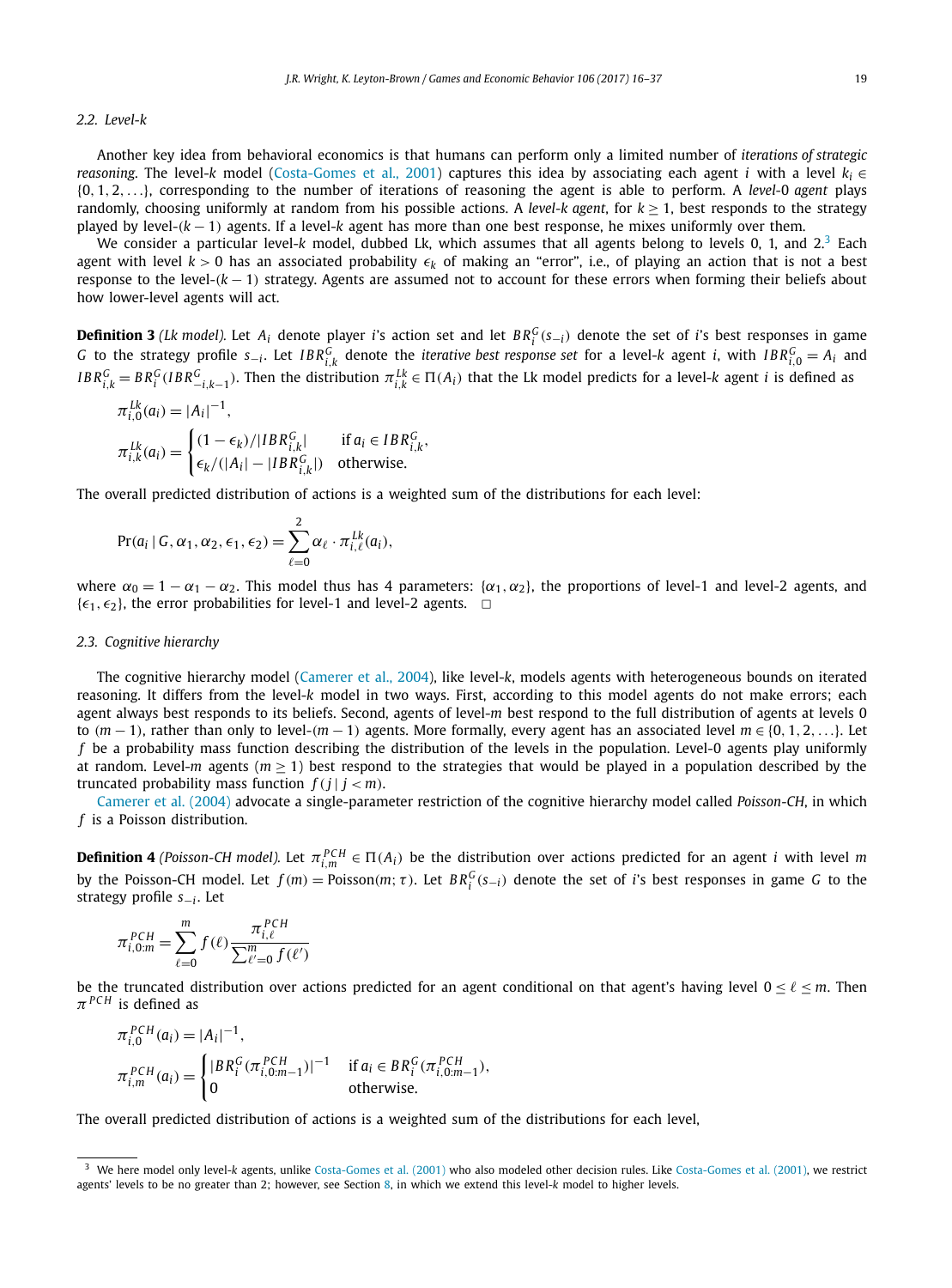$$
Pr(a_i | G, \tau) = \sum_{\ell=0}^{\infty} f(\ell) \cdot \pi_{i,\ell}^{PCH}(a_i).
$$

The Poisson distribution's mean,  $\tau$ , is thus this model's single parameter.  $\Box$ 

[Rogers](#page-21-0) et al. (2009) note that cognitive hierarchy and QRE often make similar predictions. One possible explanation for this is that cost-proportional errors are adequately captured by cognitive hierarchy (and other iterative models), even though they do not explicitly model this effect. Alternatively, these phenomena could be sufficiently distinct that explicitly modeling both limited iterative strategic thinking and cost-proportional errors yields improved predictions.

#### *2.4. Quantal level-k*

Stahl and [Wilson](#page-21-0) (1994) propose a rich model of strategic reasoning that combines elements of the QRE and level-*k* models; we refer to it as the QLk model (for quantal level-*k*). In QLk, agents have one of three levels, as in Lk.<sup>4</sup> Each agent responds to its beliefs quantally, as in QRE.

A key difference between QLk and Lk is in the error structure. In Lk, higher-level agents believe that all lower-level agents best respond perfectly, although in fact every agent has some probability of making an error. In contrast, in QLk, agents are aware of the quantal nature of the lower-level agents' responses, but have (possibly incorrect) beliefs about the lower-level agents' precision. That is, level-1 and level-2 agents use potentially different precisions (*λ*'s), and furthermore level-2 agents' beliefs about level-1 agents' precision can be wrong.

**Definition 5** (QLk model). The probability distribution  $\pi_{i,k}^{QLk} \in \Pi(A_i)$  over actions that QLk predicts for a level-k agent i is

$$
\pi_{i,0}^{QLk}(a_i) = |A_i|^{-1},
$$
  
\n
$$
\pi_{i,1}^{QLk} = Q BR_i^G(\pi_{-i,0}^{QLk}; \lambda_1),
$$
  
\n
$$
\pi_{i,1(2)}^{QLk} = Q BR_i^G(\pi_{-i,0}^{QLk}; \lambda_{1(2)}),
$$
  
\n
$$
\pi_{i,2}^{QLk} = Q BR_i^G(\pi_{i,1(2)}^{QLk}; \lambda_2),
$$

*where*  $\pi_{i,1(2)}^{QLk}$  is a mixed-strategy profile representing level-2 agents' prediction of how other agents will play. This can be interpreted either as the level-2 agents' beliefs about the behavior of level-1 agents alone, or it can be understood as modeling level-2 agents' beliefs about both level-1 and level-0 agents, with the presence of additional level-0 agents being captured by a lower precision *λ*1*(*2*)*. Stahl and [Wilson](#page-21-0) (1994) advocate the latter interpretation. The overall predicted distribution of actions is the weighted sum of the distributions for each level,

$$
Pr(a_i | G, \alpha_1, \alpha_2, \lambda_1, \lambda_2, \lambda_{1(2)}) = \sum_{k=0}^{2} \alpha_k \pi_{i,k}^{QLk}(a_i),
$$

where  $α_0 = 1 − α_1 − α_2$ . QLk has five parameters: { $α_1, α_2, λ_1, λ_2, λ_{1(2)}$ }.  $□$ 

#### *2.5. Noisy introspection*

[Goeree](#page-21-0) and Holt (2004) propose a model called *noisy introspection* that combines cost-proportional errors and an iterative view of strategic cognition in a different way. Rather than assuming a fixed limit on the number of iterations of strategic thinking, they instead model cognitive bounds by injecting noise into iterated beliefs about others' beliefs and decisions, with the effect that deeper levels of reasoning are assumed to be noisier. They then show that this process of noise injection converges to a unique prediction after a finite number of iterations, which for most games is relatively small.

[Goeree](#page-21-0) and Holt also introduce a concrete version of this model (which we dub NI), in which deeper levels of reasoning are exponentially noisier.

**Definition 6** *(NI model).* Define  $\pi^{NI,n}_{i,k}$  as

$$
\pi_{i,k}^{NI,n} = \begin{cases} \mathbf{Q} BR_i^G(\pi_{-i,k+1}^{NI,n}; \lambda_0/t^k) & \text{if } k < n, \\ \mathbf{Q} BR_i^G(p_0; \lambda_0/t^n) & \text{otherwise,} \end{cases}
$$

<sup>4</sup> Stahl and [Wilson](#page-21-0) (1994) also consider an extended version of this model that adds a type that plays the equilibrium strategy. In order to avoid the complication of having to specify an equilibrium selection rule, we do not consider this extension, as many of the games in our dataset have multiple equilibria. See Section [4.2](#page-7-0) for bounds on the performance of Nash equilibrium predictions on our dataset.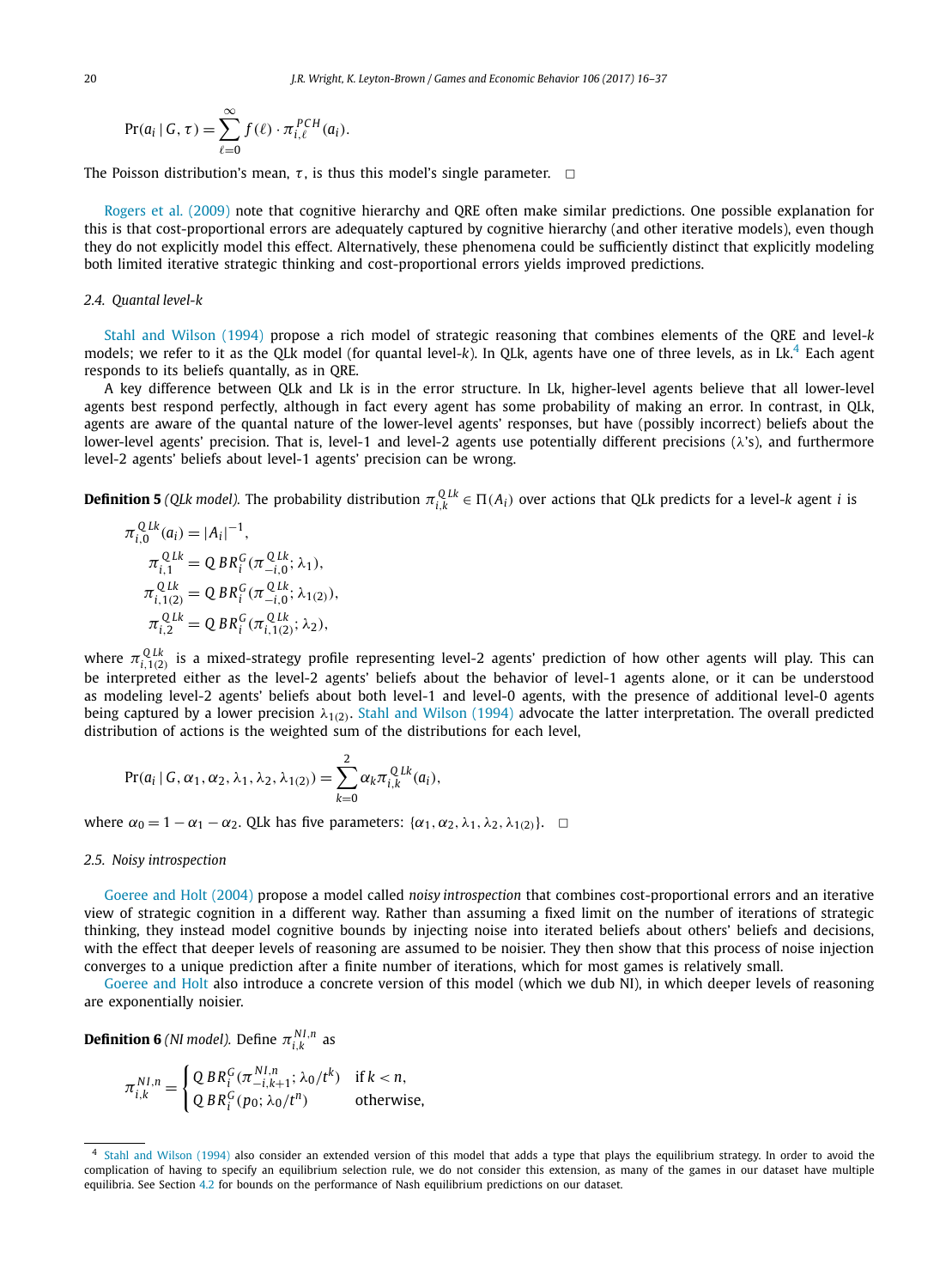<span id="page-5-0"></span>where  $p_0$  is an arbitrary mixed profile,  $\lambda_0 \ge 0$  is a precision, and  $t > 1$  is a "telescoping" parameter that determines how quickly noise increases with depth of reasoning. Then the NI model predicts that each agent will play according to

$$
\pi_i^{NI} = \lim_{n \to \infty} \pi_{i,0}^{NI,n}.
$$

For a fixed game *G*, precision *λ*0, and telescoping parameter *t*, this converges to a unique strategy profile regardless of the choice of  $p_0$ , since in the limit the precision becomes low enough to bring any profile arbitrarily close to the uniform distribution.  $\square$ 

#### **3. Comparing models**

#### *3.1. Prediction framework*

How do we determine whether a behavioral model is well supported by experimental data? An experimental dataset  $\mathcal{D} = \{(G_i, \{a_{ij} | j = 1, \ldots, J_i\}) \mid i = 1, \ldots, I\}$  is a set containing *I* elements. Each element is a tuple containing a game  $G_i$  and a set of *Ji* pure actions *aij* , each played by a human subject in *Gi* . There is no reason to maintain the pairing of the play of a human player with that of his opponent, as games are unrepeated. Recall that a behavioral model is a mapping from a game description *Gi* and a vector of parameters *θ* to a predicted distribution over each action *ai* in *Gi* , which we denote  $Pr(a_i | G_i, \theta)$ .

A behavioral model can only be used to make predictions when its parameters are instantiated. How should we set these parameters? Our goal is a model that produces accurate probability distributions over the actions of human agents, rather than simply determining the single action most likely to be played. This means that we cannot score different models (or, equivalently, different parameter settings for the same model) using a criterion such as a 0–1 loss function (accuracy), which asks how many actions were accurately predicted. For example, the 0–1 loss function evaluates models based purely upon which action is assigned the highest probability, and does not take account of the probabilities assigned to the other actions. Instead, we evaluate a given model on a given dataset by *likelihood*. That is, we compute the probability of the observed actions according to the distribution over actions predicted by the model. The higher the probability of the actual observations according to the prediction output by a model, the better the model predicted the observations. This takes account of the full predicted distribution; in particular, for any given observed distribution, the prediction that maximizes the likelihood score is the observed distribution itself.<sup>5</sup>

Assume that there is some true set of parameter values, *θ* <sup>∗</sup>, under which the model outputs the true distribution  $Pr(a \mid G, \theta^*)$  over action profiles, and that  $\theta^*$  is independent of *G*. The maximum likelihood estimate of the parameters based on D,

$$
\hat{\theta} = \arg\max_{\theta} \Pr(\mathcal{D} \mid \theta),
$$

is an unbiased point estimate of the true set of parameters  $\theta^*$ , whose variance decreases as *I* grows. We then use  $\hat{\theta}$  to evaluate the model $6$ :

$$
Pr(a \mid G, \mathcal{D}) = Pr(a \mid G, \hat{\theta}) = \prod_{i=1}^{I} \prod_{j=1}^{J_i} Pr(a_{ij} \mid G_i, \theta).
$$
\n(2)

#### *3.2. Assessing generalization performance*

Each of the models that we consider depends on parameters that are estimated from the data. This presents a problem for evaluating models' performance, since a more flexible model might fit a given dataset better without necessarily predicting unseen data better. Models that perform well by fitting a specific dataset well, but perform poorly at predicting out-of-sample data (i.e., data that was not used for fitting the model's parameters), are said to *overfit* the data.

There are several approaches to avoiding the overfitting problem. One is to compare models' fits to the experimental data, but to apply a penalty to models with larger numbers of parameters. The widely used Bayesian Information Criterion (BIC) and Akaike Information Criterion (AIC) (e.g., [Murphy,](#page-21-0) 2012) take this approach. However, both criteria are only guaranteed to apply asymptotically in the limit of infinite quantities of data; furthermore, the BIC is only applicable to *nested* models, where one model is a strict generalization of the other. A similar approach is taken by the *χ*-squared test, which tests the hypothesis that a more-general model's fit is significantly better than that of a restricted model. However, this is difficult to apply to testing multiple models, in addition to again requiring the models to be nested. A third approach to evaluating

<sup>&</sup>lt;sup>5</sup> Although the likelihood is the quantity that interests us, in practice we operate on the log of the likelihood to avoid numerical precision problems that arise in dealing with exceedingly small quantities. Since log likelihood is a monotonic function of likelihood, a model that has higher likelihood than another model will also have higher log likelihood, and vice versa.

<sup>6</sup> We derive Equation (2) in [Appendix A.](#page-18-0)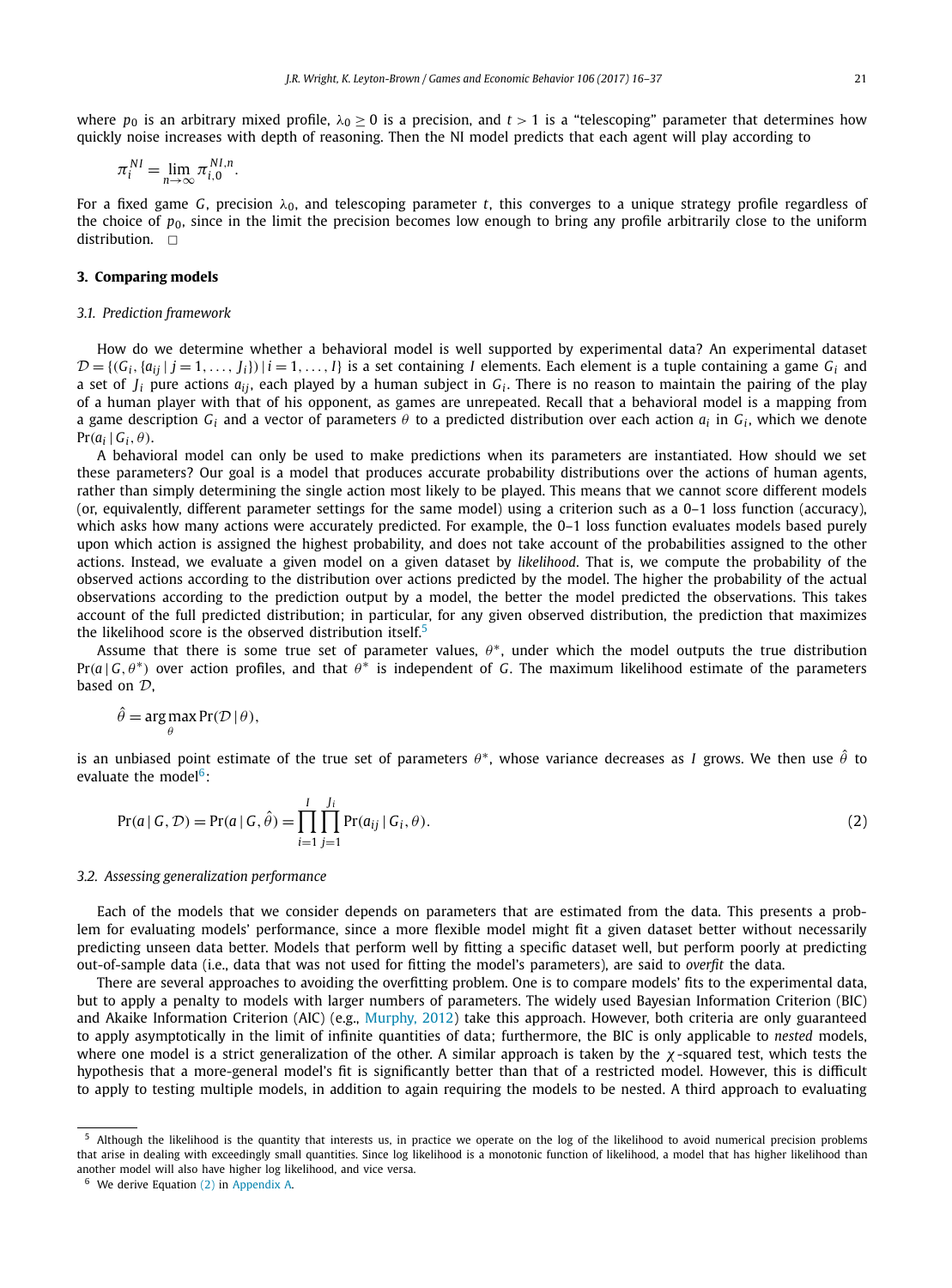<span id="page-6-0"></span>predictive performance is to formulate hypotheses based on implications derived directly from a model's definition (see Haile et al., [2008;](#page-21-0) [Hargreaves Heap](#page-21-0) et al., 2014, for examples of such an approach). This can be a very effective way of evaluating the predictive performance of a single model; however, due to the binary nature of hypothesis testing, it is less appropriate for comparing multiple models.

In this work, we take a fourth approach, which is widespread in machine learning. We estimate parameters on a dataset containing a subset of the data (the *training data*), and then evaluate the resulting model by computing likelihood scores on the observations associated with the remaining, disjoint *test data*. That is, every model's performance is evaluated entirely based on data that were not used for estimating parameters. We partition data at the level of games: data from a given game appears either in the training set or the test set, but not both.<sup>7,8</sup>

Randomly dividing our experimental data into training and test sets introduces variance into the prediction score, since the exact value of the score depends partly upon the random division. To reduce this variance, we perform 10 rounds of 10-fold *cross-validation*. <sup>9</sup> Specifically, for each round, we randomly partition the games into 10 parts of approximately equal size. For each of the 10 ways of selecting 9 parts from the 10, we compute the maximum likelihood estimate of the model's parameters based on the observations associated with the games belonging to those 9 parts. We then determine the likelihood of the observations in the remaining part given the prediction. We call the average of this quantity across all 10 parts the *cross-validated likelihood*. The average across rounds of the cross-validated likelihoods is distributed according to a Student's-*t* distribution (see, e.g., [Witten](#page-21-0) and Frank, 2000). We compare the predictive power of different behavioral models on a given dataset by comparing the average cross-validated likelihood of the dataset under each model. We say that one model predicts significantly better than another when the 95% confidence intervals for the average cross-validated likelihoods do not overlap.

#### **4. Experimental setup**

In this section we describe the data and methods that we used in our model evaluations. We also describe a baseline model based on Nash equilibrium.

### *4.1. Data*

As described in detail in Section [9,](#page-15-0) we conducted an extensive survey of papers that make use of the five behavioral models we consider.<sup>10</sup> We thereby identified ten large-scale, publicly available sets of human-subject experimental data (Stahl and [Wilson,](#page-21-0) 1994, 1995; [Costa-Gomes](#page-21-0) et al., 1998; [Goeree](#page-21-0) and Holt, 2001; [Haruvy](#page-21-0) et al., 2001; [Cooper](#page-21-0) and Van [Huyck,](#page-21-0) 2003; [Haruvy](#page-21-0) and Stahl, 2007; [Costa-Gomes](#page-21-0) and Weizsäcker, 2008; Stahl and [Haruvy,](#page-21-0) 2008; [Rogers](#page-21-0) et al., 2009). We study all ten $11$  of these datasets in this paper. See [Table 1](#page-7-0) for a summary.

[Goeree](#page-21-0) and Holt (2001) presented 10 games in which subjects' behavior was close to that predicted by Nash equilibrium, and 10 other small variations on the same games in which subjects' behavior was *not* well-predicted by Nash equilibrium. We included the 10 games that were in normal form. In [Cooper](#page-21-0) and Van Huyck (2003), agents played the normal forms of 8 games, followed by extensive form games with the same induced normal forms; we include only the data from the normal-form games. The remaining studies consisted exclusively of normal-form games.

All games had two players, so each single play of a game generated two observations. We built one dataset for each study. We also constructed a combined dataset, dubbed ALL10, containing data from all the datasets. The datasets contained very different numbers of observations, ranging from 400 (Stahl and [Wilson,](#page-21-0) 1994) to 2992 [\(Cooper](#page-21-0) and Van Huyck, 2003). To ensure that each fold had approximately the same population of subjects, we evaluated All10 using *stratified* cross-

 $^7$  This means that observations for a given game will appear in exactly one part of the partition. However, observations from the same subject may appear in multiple parts, when subjects play more than one game.

In an earlier version of this work, we partitioned our dataset at the level of observations. Partitioning at the level of games provides stronger protection against overfitting.<br> $\frac{9}{2}$  Penastedly fitting.

Repeatedly fitting parameters on a bootstrapped subsample and then evaluating performance on the remaining data is another approach to reducing the variance associated with the division into test and training sets. This is a more effective approach for reducing the variance of parameter estimates; however, it introduces bias into performance estimates (Efron and [Tibshirani,](#page-21-0) 1997), which are our primary focus in this work.

<sup>&</sup>lt;sup>10</sup> One might wonder whether models tended to do better in datasets from studies that explicitly considered them. This turned out not to be the case; a given model's performance in a given individual source dataset had essentially no relationship to whether the source dataset had explicitly studied the model.

<sup>&</sup>lt;sup>11</sup> We identified an additional dataset [\(Costa-Gomes](#page-21-0) and Crawford, 2006) which we do not include due to a computational issue. The games in this dataset had between 200 and 800 actions per player, which made it intractable to compute many solution concepts. As with Nash equilibrium, the main bottleneck in computing behavioral solution concepts is computing expected utilities. Each epoch of training for this dataset requires calculating expected values over up to 640,000 outcomes per game, in contrast to between 9 and approximately 14,000 outcomes per game in the All10 dataset. We attempted to overcome this problem by deriving a coarse version of this data by binning similar actions; however, binning in this way resulted in games that were not strategically equivalent to the originals (e.g., when multiple iterations of best response would result in the same binned action in the coarsened games but different unbinned actions in the original games). An open problem for future work is finding a way to address this computational problem by representing the games *compactly* (e.g., [Kearns](#page-21-0) et al., 2001; Koller and [Milch,](#page-21-0) 2001; Jiang et al., [2011\)](#page-21-0), such that expected utility can be computed efficiently over even a very large action space.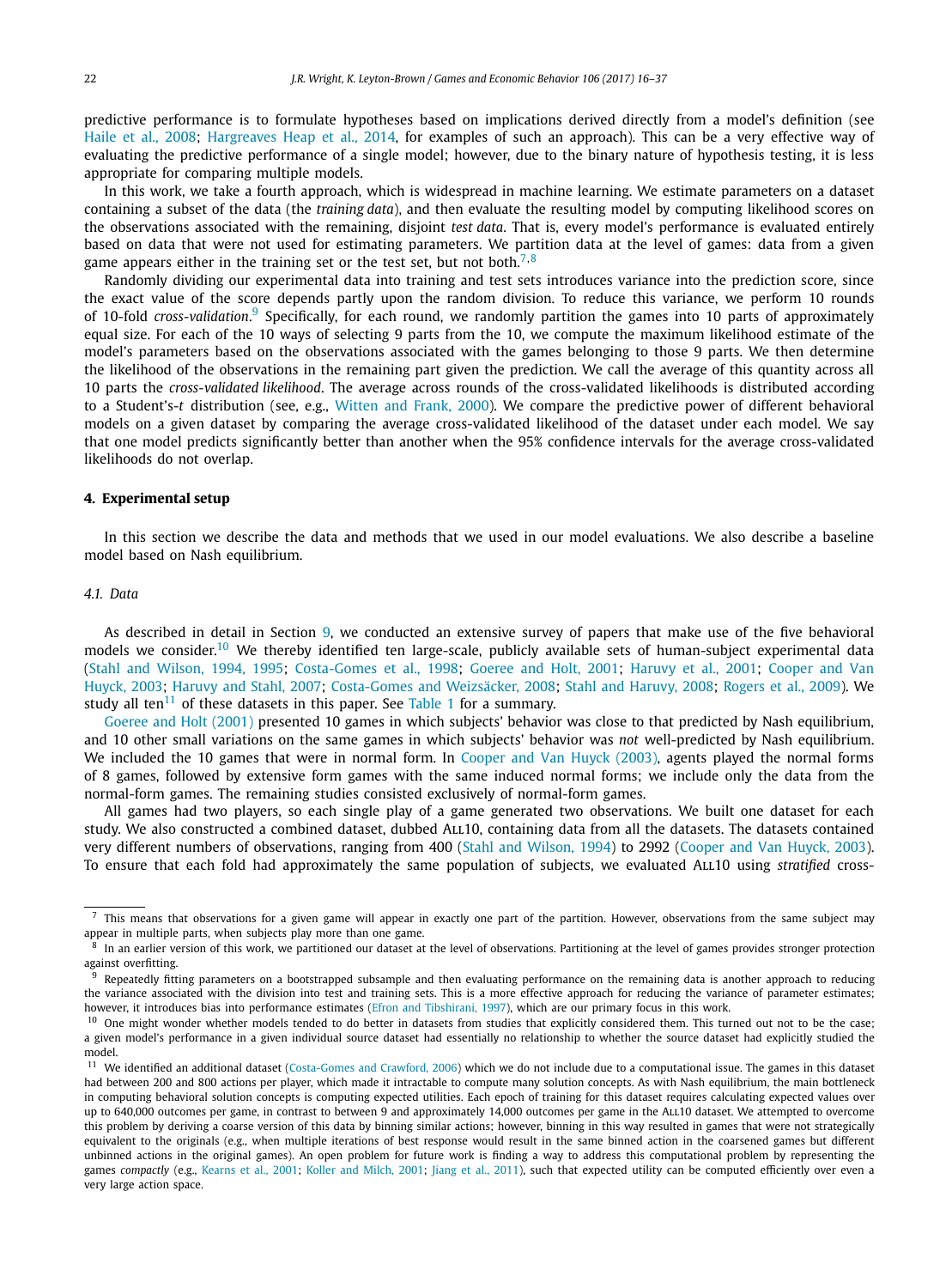| Name              | Source                            | Games | n     | Units      |
|-------------------|-----------------------------------|-------|-------|------------|
| SW94              | Stahl and Wilson (1994)           | 10    | 400   | \$0.025    |
| SW95              | Stahl and Wilson (1995)           | 12    | 576   | \$0.02     |
| CGCB98            | Costa-Gomes et al. (1998)         | 18    | 1566  | \$0.022    |
| GH <sub>01</sub>  | Goeree and Holt (2001)            | 10    | 500   | \$0.01     |
| CVH <sub>03</sub> | Cooper and Van Huyck (2003)       | 8     | 2992  | \$0.10     |
| HSW01             | Haruvy et al. (2001)              | 15    | 869   | \$0.02     |
| H <sub>SO</sub> 7 | Haruvy and Stahl (2007)           | 20    | 2940  | \$0.02     |
| CGW08             | Costa-Gomes and Weizsäcker (2008) | 14    | 1792  | \$0.0107   |
| SH <sub>08</sub>  | Stahl and Haruvy (2008)           | 18    | 1288  | \$0.02     |
| RPC08             | Rogers et al. (2009)              | 17    | 1210  | \$0.01     |
| ALL10             | Union of above                    | 142   | 13863 | per source |

<span id="page-7-0"></span>

| Table 1                                                                         |  |  |  |  |  |
|---------------------------------------------------------------------------------|--|--|--|--|--|
| Names and contents of each dataset. Units are in expected value, in US dollars. |  |  |  |  |  |

validation: we performed the game partitioning and selection process separately for each of the contained source datasets, thereby ensuring that the number of games from each source dataset was approximately equal in each partition element.

Several studies (Stahl and [Wilson,](#page-21-0) 1994, 1995; [Haruvy](#page-21-0) et al., 2001; [Haruvy](#page-21-0) and Stahl, 2007; Stahl and [Haruvy,](#page-21-0) 2008) paid participants according to a randomized procedure in which experimental subjects played normal-form games for points representing a 1% chance (per game) of winning a cash prize. In [Costa-Gomes](#page-21-0) et al. (1998), each payoff unit was worth 40 cents, but participants were paid based on the outcome of only one randomly-selected game. In the remaining studies [\(Goeree](#page-21-0) and Holt, 2001; [Cooper](#page-21-0) and Van Huyck, 2003; [Costa-Gomes](#page-21-0) and Weizsäcker, 2008; [Rogers](#page-21-0) et al., 2009), game payoffs were worth a deterministic number of cents. We summarize the expected value of payoff points in the "Units" column of Table 1. The QRE and QLk models depend on a precision parameter that is not scale invariant. E.g., if *λ* is the correct precision for a game whose payoffs are denominated in cents, then *λ/*100 would be the correct precision for a game whose payoffs are denominated in dollars. To ensure consistent estimation of precision parameters, especially in the All10 dataset where observations from multiple studies were combined, we normalized the payoff values for each game to be in expected cents.

#### *4.2. Comparing to Nash equilibrium*

It is desirable to compare the predictive performance of our behavioral models to that of Nash equilibrium. However, such a comparison is not as simple as one might hope, because any attempt to use Nash equilibrium for prediction must extend the solution concept to address two problems. The first problem is that many games have multiple Nash equilibria; in these cases, the Nash prediction is not well defined. The second problem is that Nash equilibrium frequently assigns probability zero to some actions. Indeed, in 82% of the games in our All10 dataset *every* Nash equilibrium assigned probability 0 to actions that were actually taken by one or more experimental subjects. This is a problem because we assess the quality of a model by how well it explains the data; unmodified, the Nash equilibrium model considers our experimental data to be *impossible*, and hence receives a likelihood of zero.

We addressed the second problem by augmenting the Nash equilibrium solution concept to say that with some probability, each player chooses an action uniformly at random; this prevents the solution concept from assessing any experimental data as impossible. This probability is a free parameter of the model; as we did with behavioral models, we fit this parameter using maximum likelihood estimation on a training set. We thus call the model Nash Equilibrium with Error, or NEE. We sidestepped the first problem by assuming that agents always coordinate to play an equilibrium and by reporting statistics across different equilibria. Specifically, we report the performance achieved by choosing the equilibrium that respectively best and worst fit the *test* data, thereby giving upper and lower bounds on the test-set performance achievable by any Nash-based prediction. (Note that because we "cheat" by choosing equilibria based on test-set performance, these fits are not able to generalize to new data, and hence cannot be used in practice.) Finally, we also reported the prediction performance on the test data, averaged over all of the Nash equilibria of the game.<sup>12</sup>

#### *4.3. Computational environment*

We performed computation using WestGrid [\(www.westgrid.ca](http://www.westgrid.ca)), primarily on the orcinus cluster, which has 9600 64-bit Intel Xeon CPU cores. We used GAMBIT [\(McKelvey](#page-21-0) et al., 2007) to compute QRE and to enumerate the Nash equilibria of games, and computed maximum likelihood estimates using the Nelder–Mead simplex algorithm [\(Nelder](#page-21-0) and Mead, 1965).

<sup>&</sup>lt;sup>12</sup> One might wonder whether the  $\epsilon$ -equilibrium solution concept (see e.g. Shoham and [Leyton-Brown,](#page-21-0) 2008, Section 3.4.7) solves either of these problems. It does not. First,  $\epsilon$ -equilibrium can still assign probability 0 to some actions. Second, relaxing the equilibrium concept only increases the number of equilibria; indeed, every game has infinitely many  $\epsilon$ -equilibria for any  $\epsilon > 0$ . Furthermore, to our knowledge, no algorithm for characterizing this set exists, making equilibrium selection impractical.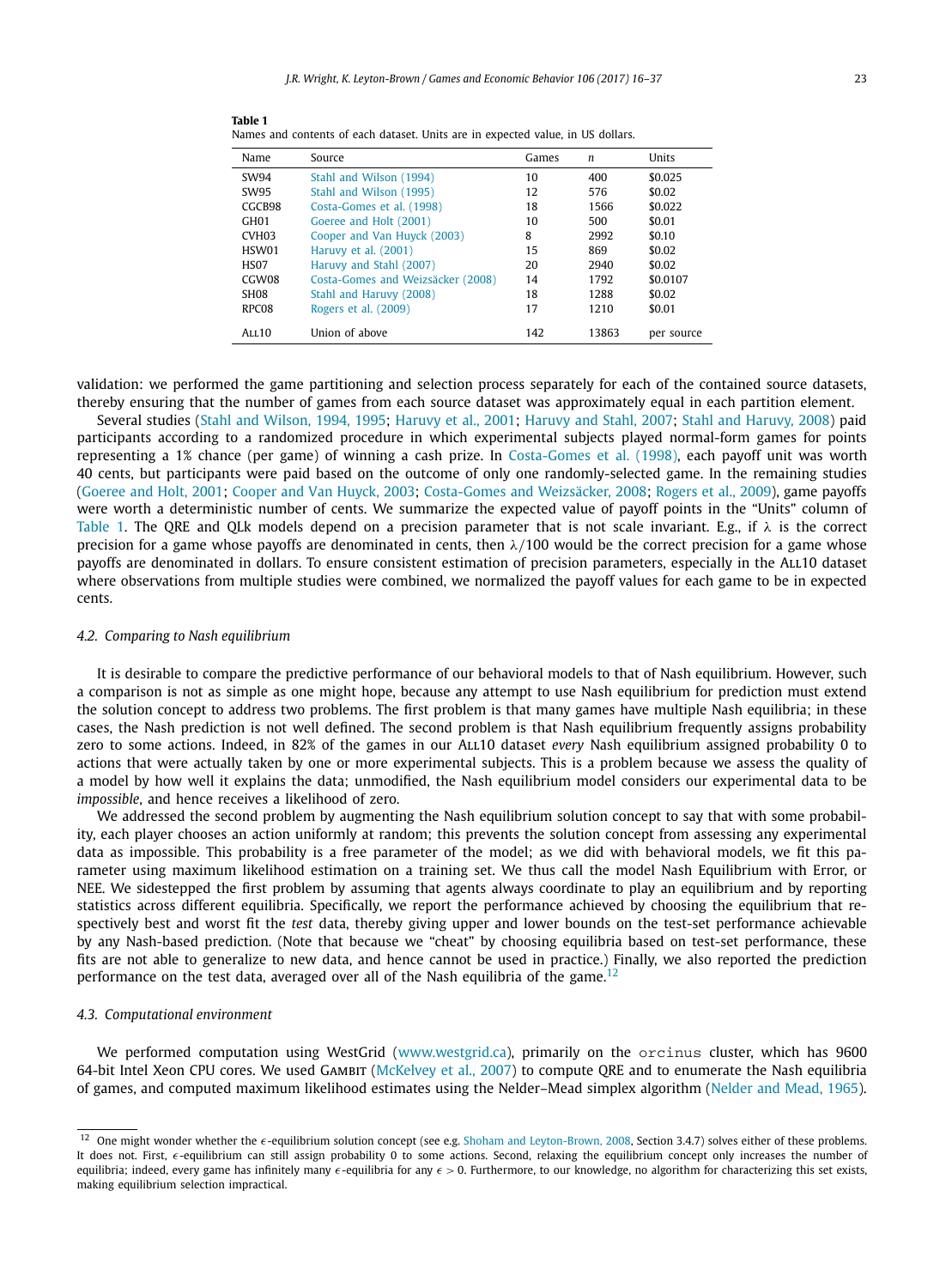#### <span id="page-8-0"></span>**5. Model comparisons**

In this section we describe the results of our experiments comparing the predictive performance of the five behavioral models from Section [2](#page-2-0) and of the Nash-based models of Section [4.2.](#page-7-0) [Fig. 1](#page-9-0) compares our behavioral and Nash-based models. For each model and each dataset, we give the factor by which the dataset was judged more likely according to the model's prediction than it was according to a uniform random prediction. Thus, for example, the ALL10 dataset was approximately  $10^{90}$  times more likely to have been generated by an agent acting according to our Poisson-CH model than choosing actions uniformly at random. For the Nash Equilibrium with Error model, the error bars show the upper and lower bounds on predictive performance obtained by selecting an equilibrium to maximize or minimize test-set performance, and the main bar shows the expected predictive performance of selecting an equilibrium uniformly at random. For other models, the error bars indicate 95% confidence intervals across cross-validation partitions; in most cases, these intervals are imperceptibly narrow.

#### *5.1. Comparing behavioral models*

Poisson-CH and Lk achieved very similar performance in most datasets. In one way this is an intuitive result, since the models are very similar to each other. On the other hand, it suggests something less obvious, that two differences between the models are not very important in practice: (1) reasoning about just one lower level versus reasoning about the distribution of all lower levels; (2) the distinct error models.

QRE and NI tended to perform well on the same datasets. On all but two datasets (HSW01 and CGW08), the ordering between QRE and the iterative models was the same as between NI and the iterative models. We found this result surprising, since the two models appear quite different. However, the two models do share several key elements in common. First, both models are based around cost-proportional errors, and they both assume that all agents play from the same distribution, unlike the iterative models, which assume that different agents reason to different depths. Further, although NI is not explicitly a fixed-point model, it does assume an unlimited depth of reasoning, like QRE, although it does typically converge after a relatively small number of iterations.

In five datasets, the models based on cost-proportional errors (QRE and NI) predicted human play significantly better than the two models based on bounded iterated reasoning (Lk and Poisson-CH). However, in five other datasets, including All10, the situation was reversed, with Lk and Poisson-CH outperforming QRE and NI. In the remaining two datasets, NI outperformed the iterative models, which outperformed QRE. This mixed result is consistent with earlier, less extensive comparisons of QRE with these two models [\(Chong](#page-21-0) et al., 2005; [Crawford](#page-21-0) and Iriberri, 2007a; [Rogers](#page-21-0) et al., 2009, see also Section [9\)](#page-15-0), and suggests to us that, in answer to the question posed in Section [2.3,](#page-3-0) there may be value to modeling both bounded iterated reasoning and cost-proportional errors explicitly. If we were right about this hypothesis, we might expect that our remaining model, which incorporates both components, would predict better than models that are based on only one component. This was indeed the case: QLk generally outperformed the single-component models. Overall, QLk was the strongest behavioral model; in a majority of datasets, no model made significantly better predictions. The datasets in which some model other than QLk did make significantly better predictions were CVH03, SW95, CGCB98, and GH01; we discuss the latter in detail below, in Section 5.2.

We typically estimated different parameter values than the papers that introduced the models we studied. One reason<sup>13</sup> this occurred is that our training set contains a only subset of these games. This sensitivity to taking subsets of games indicates that overfitting is indeed a realistic concern.

#### *5.2. Comparing to Nash equilibrium*

It is already widely believed that Nash equilibrium is a poor description of humans' initial play in normal-form games (e.g., [Goeree](#page-21-0) and Holt, 2001). Nevertheless, for the sake of completeness, we also evaluated the predictive power of Nash equilibrium with error (NEE) on our datasets. Referring again to [Fig. 1,](#page-9-0) we see that NEE's predictions were worse than those of every behavioral model on every dataset except SW95 and CGCB98. NEE's upper bound—using the post-hoc best equilibrium—was significantly worse than QLk's performance on every dataset except SW95, CGCB98, RPC09, and GH01.

NEE's strong performance on SW95 was surprising; it may have been a result of the unusual subject pool, which consisted of fourth- and fifth-year undergraduate finance and accounting majors. In contrast, it is unsurprising that NEE performed well on GH01, since this distribution was deliberately constructed so that human play on half of its games (the "treasure" conditions) would be relatively well described by Nash equilibrium.<sup>14</sup> Fig. 2 separates GH01 into its "treasure" and "contradiction" treatments and compares the performance of the behavioral and Nash-based models on these separated datasets. In addition to the fact that the "treasure" games were deliberately selected to favor Nash predictions, many of

<sup>&</sup>lt;sup>13</sup> In at least one case, our values are also different due to errors in an original paper's estimation: Stahl and [Wilson](#page-21-0) (1994) estimated level proportions that sum to more than 1.

<sup>&</sup>lt;sup>14</sup> Of course, GH01 was also constructed so that human play on the other half of its games would be poorly described by Nash equilibrium. However, this is still a difference from the other datasets, in which Nash equilibrium appears to have poorly described an even larger fraction of games.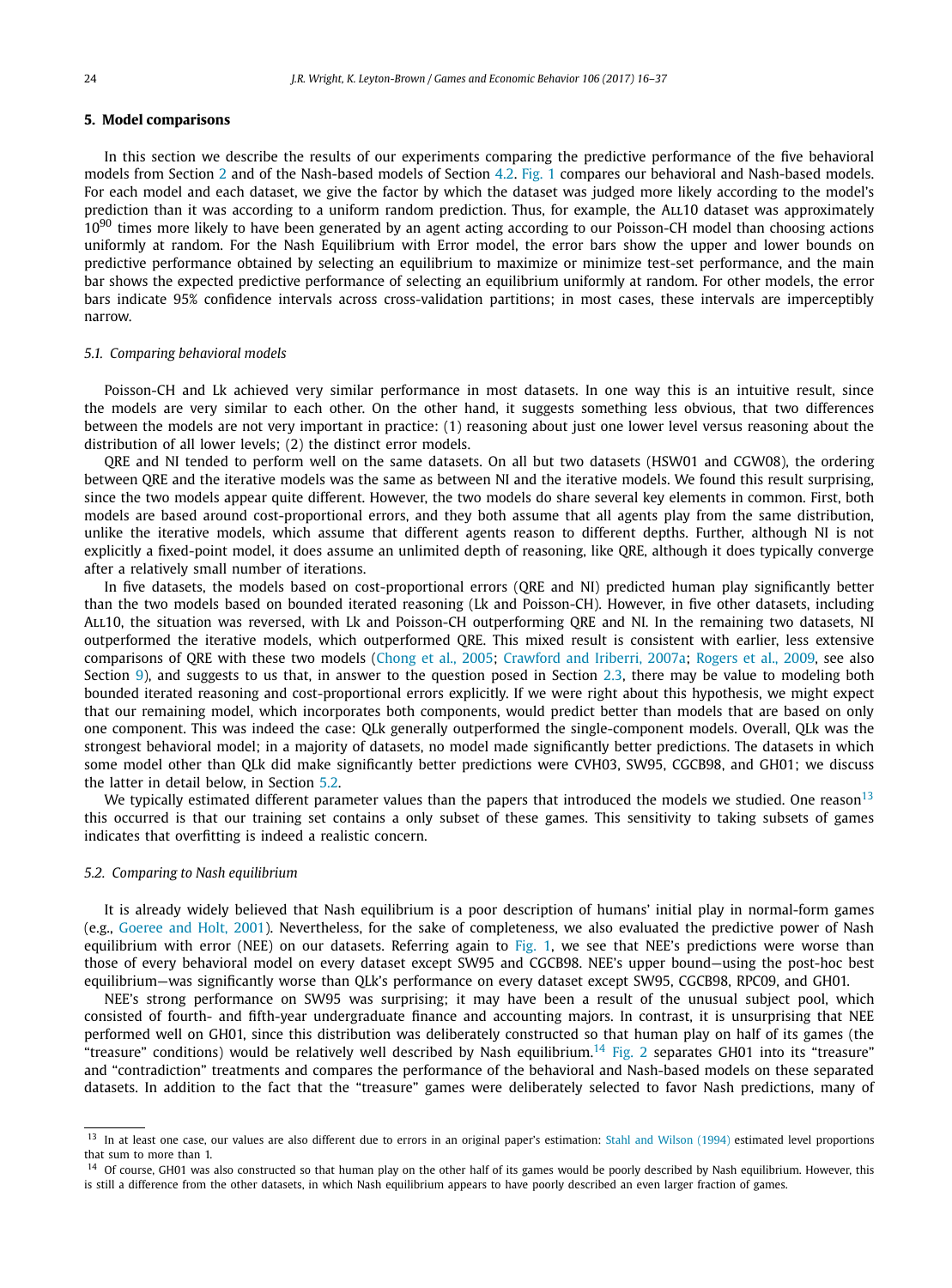<span id="page-9-0"></span>

**Fig. 1.** Average likelihood ratios of model predictions to random predictions, with 95% confidence intervals. Error bars for NEE show upper and lower bounds on performance depending upon equilibrium selection; the main bar for NEE shows the average performance over all equilibria. Note that conclusions should not be drawn about relative differences in likelihood across datasets, as likelihood depends on the dataset's number of samples and the underlying games' numbers of actions. Relative differences in likelihood *are* meaningful within datasets.



**Fig. 2.** Average likelihood ratios of model predictions to random predictions, with 95% confidence intervals, on GH01 data separated into "treasure" and "contradiction" treatments. Error bars for NEE show upper and lower bounds on performance depending upon equilibrium selection; the main bar for NEE shows the average performance over all equilibria. Note that relative differences in likelihood are not meaningful across datasets, as likelihood drops with growth in the dataset's number of samples and underlying games' numbers of actions. Relative differences in likelihood *are* meaningful within datasets.

GH01's games have multiple equilibria. This conferred an advantage to our NEE model's upper bound, because it was allowed to pick the equilibrium with best test-set performance on a per-instance basis. Note that although NEE thus had a higher upper bound than QLk on the "treasure" treatment, its average performance was still quite poor.

#### **6. Analyzing model parameters**

Making good predictions from behavioral models depends upon obtaining good estimates of model parameters. These estimates can also be useful in themselves, helping researchers to understand both how people behave in strategic situations and whether a model's behavior aligns or clashes with its intended economic interpretation. Unfortunately, the method we have used so far—maximum likelihood estimation, i.e., finding a single set of parameters that best explains the training set—is not a good way of gaining this kind of understanding. The problem is that we have no way of knowing how much of a difference it would have made to have set the parameters differently, and hence how important each parameter setting is to the model's performance. If some parameter is completely uncorrelated with predictive accuracy, the maximum likelihood estimate will set it to an arbitrary value, from which we would be wrong to draw economic conclusions.<sup>15</sup>

<sup>&</sup>lt;sup>15</sup> We can gain local information about a parameter's importance from the confidence interval around its maximum likelihood estimate: locally important parameters will have narrow confidence intervals, and locally irrelevant parameters will have wide confidence intervals. However, this does not tell us anything outside the neighborhood of the estimate.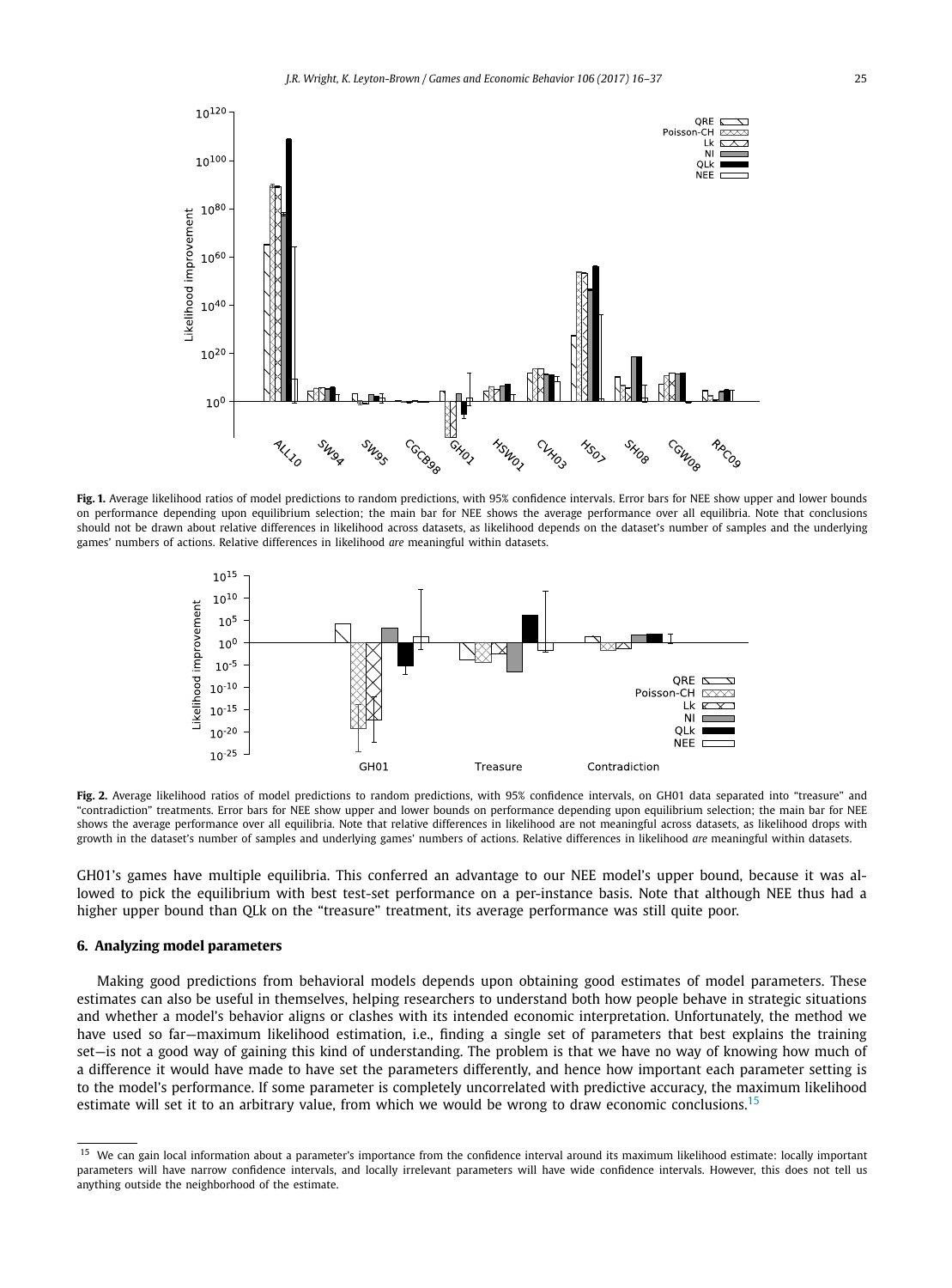<span id="page-10-0"></span>For example, in the previous chapter we noted that our parameter estimates for QLk implied a much larger proportion of level-0 agents than is conventionally expected. We also interpreted the large estimated value of the noise parameter  $\epsilon$ as indicating that Nash equilibrium fits the data poorly. However, much less can be concluded from such facts if there turn out to be multiple, very different ways of configuring these models to make good predictions.

An alternative is to use Bayesian analysis to estimate the entire posterior distribution over parameter values rather than estimating only a single point. This allows us to identify the most likely parameter values; how wide a range of values are argued for by the data (equivalently, how strongly the data argues for the most likely values); and whether the values that the data argues for are plausible in terms of our intuitions about parameters' meanings. We derive an expression for the posterior distribution in [Appendix B.](#page-19-0) In Section 7 we will apply these methods to study QLk, NEE, and Poisson-CH: the first because it achieved such reliably strong performance; the second because it has an error term with an especially interpretable posterior distribution; and the last because it is the model about which the most explicit parameter recommendation was made in the literature. [Camerer](#page-21-0) et al. (2004) recommended setting Poisson-CH's single parameter, which represents agents' mean number of steps of strategic reasoning, to 1*.*5. Our own analysis sharply contradicts this recommendation, placing the 99% confidence interval roughly a factor of two lower, on the range [0*.*70*,* 0*.*76]. We devote most of our attention to QLk, however, due to its extremely strong performance.

#### *6.1. Posterior distribution estimation*

We estimate the posterior distribution as a set of samples. When a model has a low-dimensional parameter space, like Poisson-CH, we generate a large number of evenly-spaced, discrete points (so-called *grid sampling*). This has the advantage that we are guaranteed to cover the whole space, and hence will not miss large, important regions. However, this approach does not work when a model's parameter space is large, because evenly-spaced grids require a number of samples exponential in the number of parameters. Luckily, we do not care about having good estimates of the whole posterior distribution—what matters is getting good estimates of regions of high probability mass. This can be achieved by sampling parameter settings in proportion to their likelihood, rather than uniformly. A wide variety of techniques exist for performing this sort of sampling. For models such as QLk with a multidimensional parameter space, we used *Metropolis–Hastings sampling* to estimate the posterior distribution. The Metropolis–Hastings algorithm is a Markov Chain Monte Carlo (MCMC) algorithm (e.g., Robert and [Casella,](#page-21-0) 2004) that computes a series of values from the support of a distribution. Although each value depends upon the previous value, the values are distributed as if from an independent sample of the distribution after a sufficiently large number of iterations. MCMC algorithms (and related techniques, e.g., annealed importance sampling, Neal, [2001\)](#page-21-0) are useful for estimating multidimensional distributions for which a closed form of the density is unknown. They require only that a value *proportional* to the true density be computable (i.e., an unnormalized density). This is precisely the case with the models that we seek to estimate.

We used a flat prior for all parameters.<sup>16</sup> Although this prior is improper on unbounded parameters such as precision, it results in a correctly normalized posterior distribution<sup>17</sup>; the posterior distribution in this case reduces to the likelihood (e.g., Gill, [2002\)](#page-21-0). For Poisson-CH, where we grid sample an unbounded parameter, we grid sampled within a bounded range ([0*,* 10]), which is equivalent to assigning probability 0 to points outside the bounds. In practice, this turned out not to matter, as the vast majority of probability mass was concentrated near 0.

#### *6.2. Visualizing multi-dimensional distributions*

In the sections that follow, we present posterior distributions as cumulative marginal distributions. That is, for every parameter, we plot the cumulative density function (CDF)—the probability that the parameter should be set less than or equal to a given value—averaging over values of all other parameters. Plotting cumulative density functions allows us to visualize an entire continuous distribution without having to estimate density from discrete samples, thus sparing us manual decisions such as the width of bins for a histogram. Plotting marginal distributions allows us to examine intuitive twodimensional plots about multi-dimensional distributions. Interaction effects between parameters are thus obscured; luckily, in further, unpublished experiments we found little in the way of interaction effects between parameters.

#### **7. Parameter importance analysis**

In this section we analyze the posterior distributions of the parameters for three of the models compared in Section [5:](#page-8-0) Poisson-CH, NEE, and QLk. We then compare our estimates of the relative proportions of level-0 agents to previous work.

For Poisson-CH, we computed the likelihood for each value of  $\tau \in \{0.01k \mid k \in \mathbb{N}, 0 \le 0.01k \le 10\}$ , and then normalized by the sum of the likelihoods. For NEE, we computed the likelihood for each value of  $\epsilon \in \{0.01k \mid k \in \mathbb{N}, 0 \le 0.01k \le 1\}$ . For

<sup>&</sup>lt;sup>16</sup> For precision parameters, another natural choice might have been to use a flat prior on the log of precision. We chose as we did to avoid artificially preferring precision estimates closer to zero, since it is common for iterative models to assume agents best respond nearly perfectly to lower levels.

<sup>&</sup>lt;sup>17</sup> That is, for the posterior,  $\int \cdots \int_{-\infty}^{\infty} Pr(\theta | \mathcal{D}) d\theta = 1$ , even though for the prior  $\int \cdots \int_{-\infty}^{\infty} p_0(\theta) d\theta$  diverges.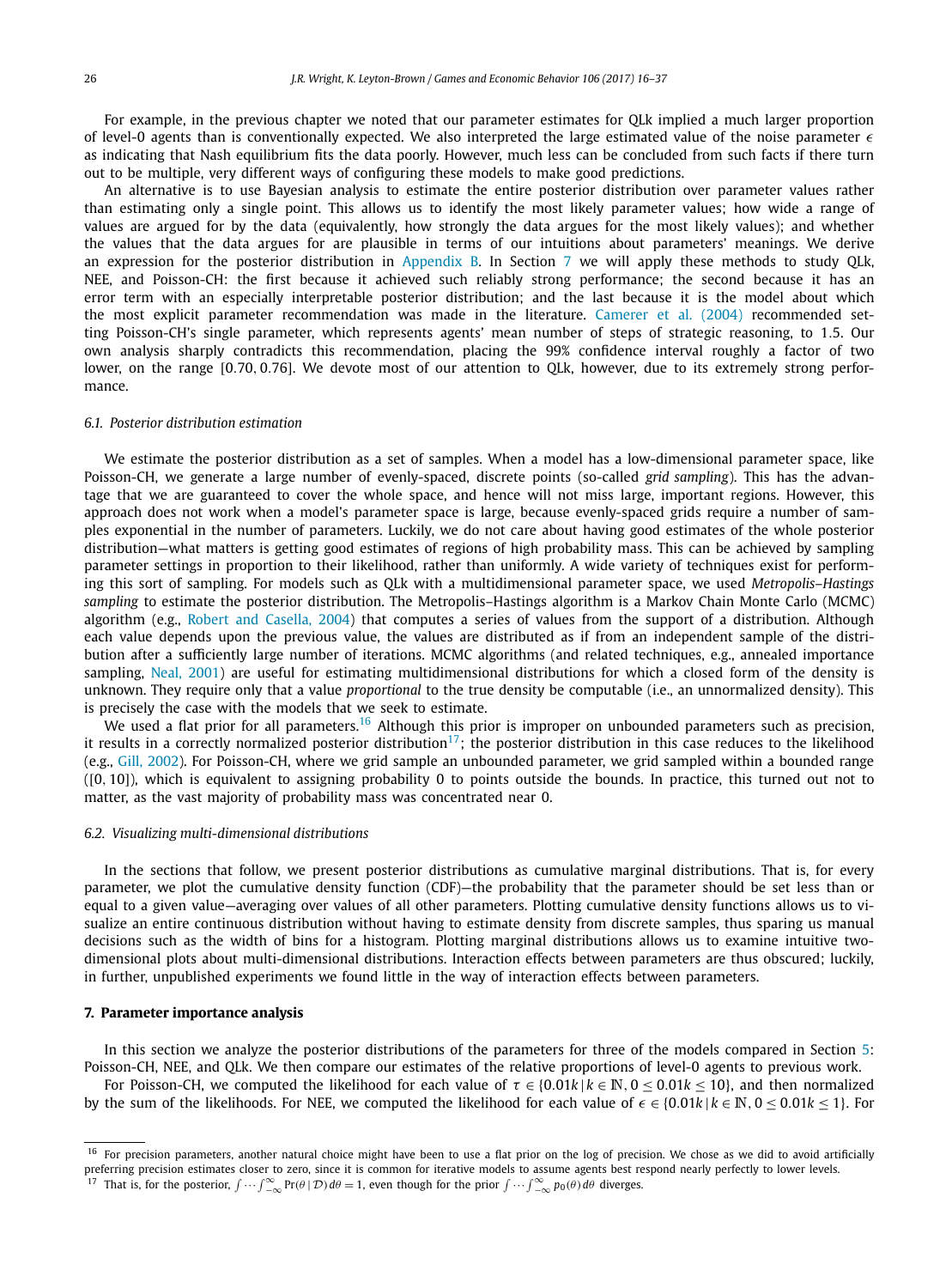<span id="page-11-0"></span>

**Fig. 3.** Cumulative posterior distributions for Poisson-CH's *τ* parameter. Bold solid trace is the combined dataset; solid black trace is the outlier [Stahl](#page-21-0) and [Wilson](#page-21-0) (1994) source dataset; bold dashed trace is a subset containing all large games (those with more than 5 actions per player).

Lk and QLk, we combined the samples from 4 independent Metropolis-Hastings chains, each of which computed 220,000 samples, discarding the first 20,000 samples as a "burn-in" period to allow the Markov chain to converge. We used the PyMC software package to generate the samples (Patil et al., [2010\)](#page-21-0). Computing the posterior distribution for a single model in this way typically required approximately 200 CPU hours.

#### *7.1. Poisson-CH*

In an influential recommendation from the literature, [Camerer](#page-21-0) et al. (2004) suggest<sup>18</sup> setting the *τ* parameter of the Poisson-CH model to 1*.*5. Our Bayesian analysis techniques allow us to estimate CDFs for this parameter on each of our datasets (see Fig. 3). Overall, our analysis strongly contradicts [Camerer](#page-21-0) et al.'s recommendation. On ALL10, the posterior probability of 0*.*70 ≤ *τ* ≤ 0*.*76 is more than 99%. Every other source dataset had a wider 99% *credible interval* (the Bayesian counterpart to confidence intervals) for *τ* than All10, as indicated by the higher slope of All10's cumulative density function, since smaller datasets lead to less confident predictions. Nevertheless, all but two of the source datasets had median values less than 1.0. Only the Stahl and [Wilson](#page-21-0) (1994) dataset (SW94) supports [Camerer](#page-21-0) et al.'s recommendation (median 1*.*43). However, as we have observed before, SW94 appears to be an outlier; its credible interval is wider than that of the other distributions, and the distribution is very multimodal, possibly due to the dataset's small size.

Many of the games in our dataset have small action spaces. For example, 108 out of the 142 games in ALL10 have exactly 3 actions per player. One might worry that the estimated average cognitive level in Fig. 3 is artificially low, since it is impossible to distinguish higher numbers of levels than the number of actions available to each player. We check this by performing the same posterior estimation on a subset of the data consisting only of the 4 large games (i.e., those with more than 5 actions available to each player). As Fig. 3 shows, the estimated average cognitive level in these large games was even lower than the overall estimate, with a median of 0*.*22.

#### *7.2. Nash equilibrium*

NEE has a free parameter,  $\epsilon$ , that describes the probability of an agent choosing an action uniformly at random. If Nash equilibrium were a good tool for predicting human behavior, we would expect this parameter to have a relatively low value; in contrast, the values of  $\epsilon$  that maximize NEE's performance were extremely high. In this section we estimate the full posterior distribution for  $\epsilon$ ; see [Fig. 4.](#page-12-0) By doing so we are able to confirm that in both ALL10 and its component source datasets, the posterior distribution for  $\epsilon$  is very concentrated around very large values of  $\epsilon$ . The fact that well over half of NEE's prediction consists of the uniform noise term provides a strong argument against using Nash equilibrium to predict initial play. This is especially true as the agents within a Nash equilibrium do not take others' noisiness into account, which makes it difficult to interpret  $\epsilon$  as a measure of level-0 play rather than of model misspecification.

<sup>&</sup>lt;sup>18</sup> Although [Camerer](#page-21-0) et al. phrase their recommendation as a reasonable "omnibus guess," it is often cited as an authoritative finding (e.g., [Carvalho](#page-21-0) and [Santos-Pinto,](#page-21-0) 2010; Frey and [Goldstone,](#page-21-0) 2011; Choi, [2012;](#page-21-0) [Goodie](#page-21-0) et al., 2012).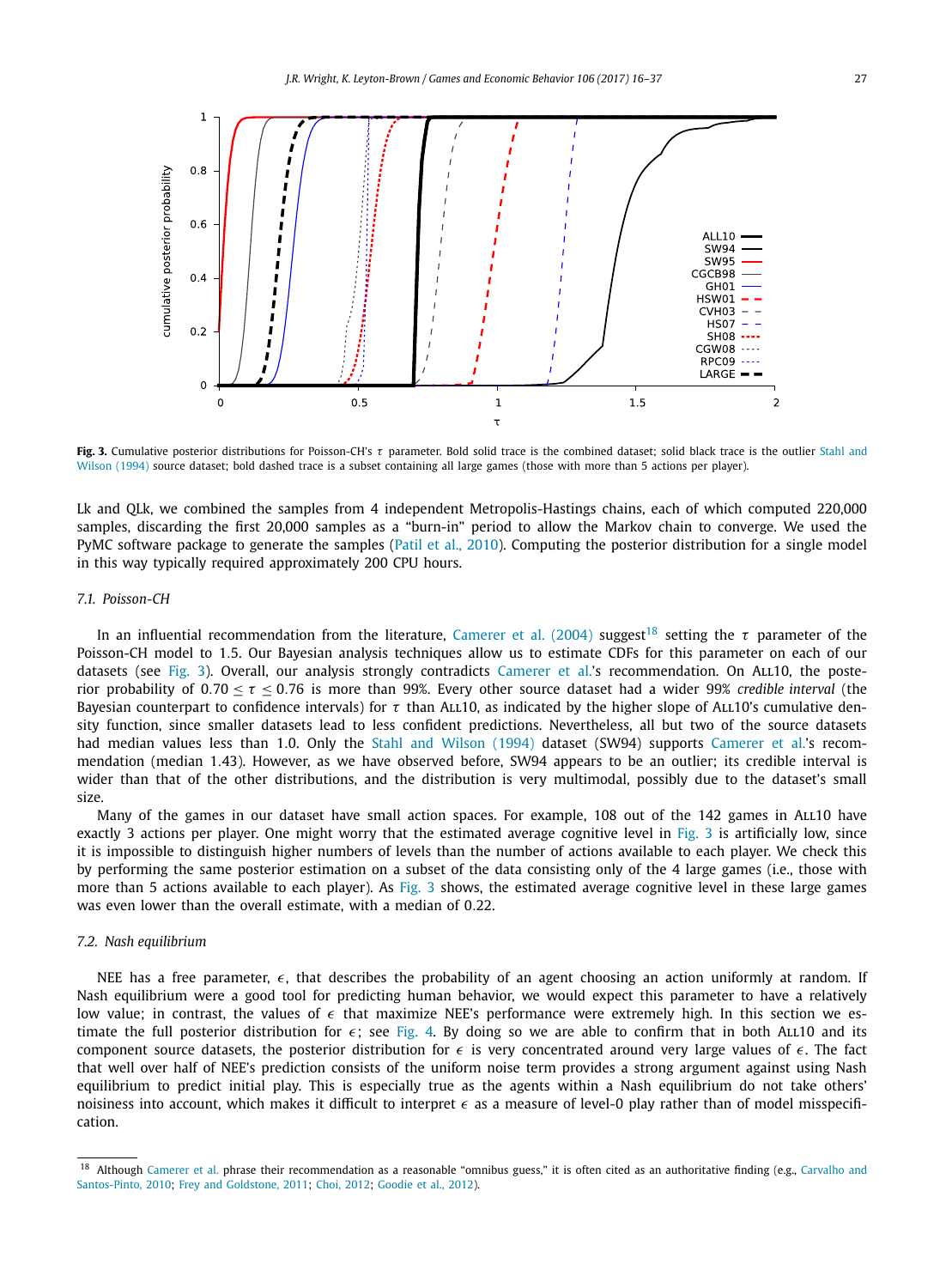<span id="page-12-0"></span>

Fig. 4. Cumulative posterior distributions for NEE's  $\epsilon$  parameter. Bold solid trace is the combined dataset; bold dashed trace is a subset containing all large games (those with more than 5 actions per player).

#### *7.3. QLk*

[Fig. 5](#page-13-0) gives the marginal cumulative posterior distributions for QLk's level proportion distributions broken down by source dataset. That is, we computed the five-dimensional posterior distribution, and then extracted from it the three marginal distributions shown here.<sup>19</sup> As with Poisson-CH, posterior level distributions varied across datasets.<sup>20</sup>

We observe a surprisingly high posterior frequency of level-0 agents. The posterior medians for the proportion of level-0, level-1, and level-2 agents in the All10 dataset are 0*.*32, 0*.*42, and 0*.*26, respectively. See Section 7.4 for a further discussion of our level-0 estimates.

Overall, we observed rather small quantal response precisions. In the All10 dataset, the posterior median precisions for level-1 agents, level-2 agents, and the belief of level-2 agents about level-1 agents were 0*.*16, 0*.*56, and 0*.*05 respectively. The belief of the level-2 agents that the level-1 agents have a much smaller precision than their actual precision was particularly strongly identified. That is, the ALL10 dataset assigned the highest posterior probability to parameter settings in which the level-2 agents ascribe a smaller than accurate quantal response precision to the level-1 agents. QLk may get this right: e.g., two-level strategic reasoning might cause a high cognitive load, making agents more likely to make mistakes in their predictions of others' behavior. Alternately, we might worry that QLk fails to capture some crucial aspect of experimental subjects' strategic reasoning. For example, the low value of *λ*1*(*2*)* might reflect level-2 agents' reasoning about all lower levels rather than just one level below themselves: ascribing a low precision to level-1 agents approximates a mixture of level-1 agents and uniformly randomizing level-0 agents. That is, the low value of  $\lambda_{1(2)}$  may be a way of simulating a cognitive hierarchy style of reasoning within a level-*k* framework. In the next section, we will explore this possibility as part of an evaluation of systematic variations of QLk's modeling assumptions.

#### *7.4. Level-0*

Earlier studies found support for widely varying proportions of level-0 agents. Stahl and [Wilson](#page-21-0) (1994) estimated that 0% of the population was level- $0^{21}$ ; Stahl and [Wilson](#page-21-0) (1995) estimated 17%, with a confidence interval of [6%, 30%]; [Haruvy](#page-21-0) et al. [\(2001\)](#page-21-0) estimated rates between 6–16% for various model specifications; and Burchardi and [Penczynski](#page-20-0) (2014) estimated 37% by fitting a level-*k* model, and between 20–42% by eliciting subject strategies.

The posterior median for the proportion of level-0 agents in the ALL10 dataset according to the QLk model is 32%, with a 95% credible interval of [29%, 35%]. This is toward the high end of the range of previous estimates. However, note that our estimate for QLk is very similar to the fitted estimate of Burchardi and [Penczynski](#page-20-0) (2014), and comfortably within the range that they estimated by directly evaluating subjects' elicited strategies in a single game. According to the Lk model, the posterior median for the proportion of level-0 agents in All10 is 18%. However, the Lk model suffers from an identifiability

<sup>&</sup>lt;sup>19</sup> We omit marginal distributions for the precision parameters  $\lambda_1$ ,  $\lambda_2$ , and  $\lambda_{1(2)}$  for space reasons. They follow the same broad pattern as the level proportion distributions: the parameters have relatively diverse posterior distributions and degrees of identification in the individual datasets, but are very sharply identified in the combined ALL10 dataset.

 $^{20}$  To confirm that these results were not simply an artifact of a difficult-to-sample posterior distribution, we simulated data from ALL10 from a QLk model with known parameters, and then sampled from the posterior distribution of this synthesized dataset. For all 5 parameters, the true parameter value was contained within the 95% central credible interval a minimum of 93 times out of 100 repetitions, indicating that the sampler was well calibrated.

 $21$  Their dataset is an outlier in our own per-dataset parameter fits; see Section [7.1.](#page-11-0)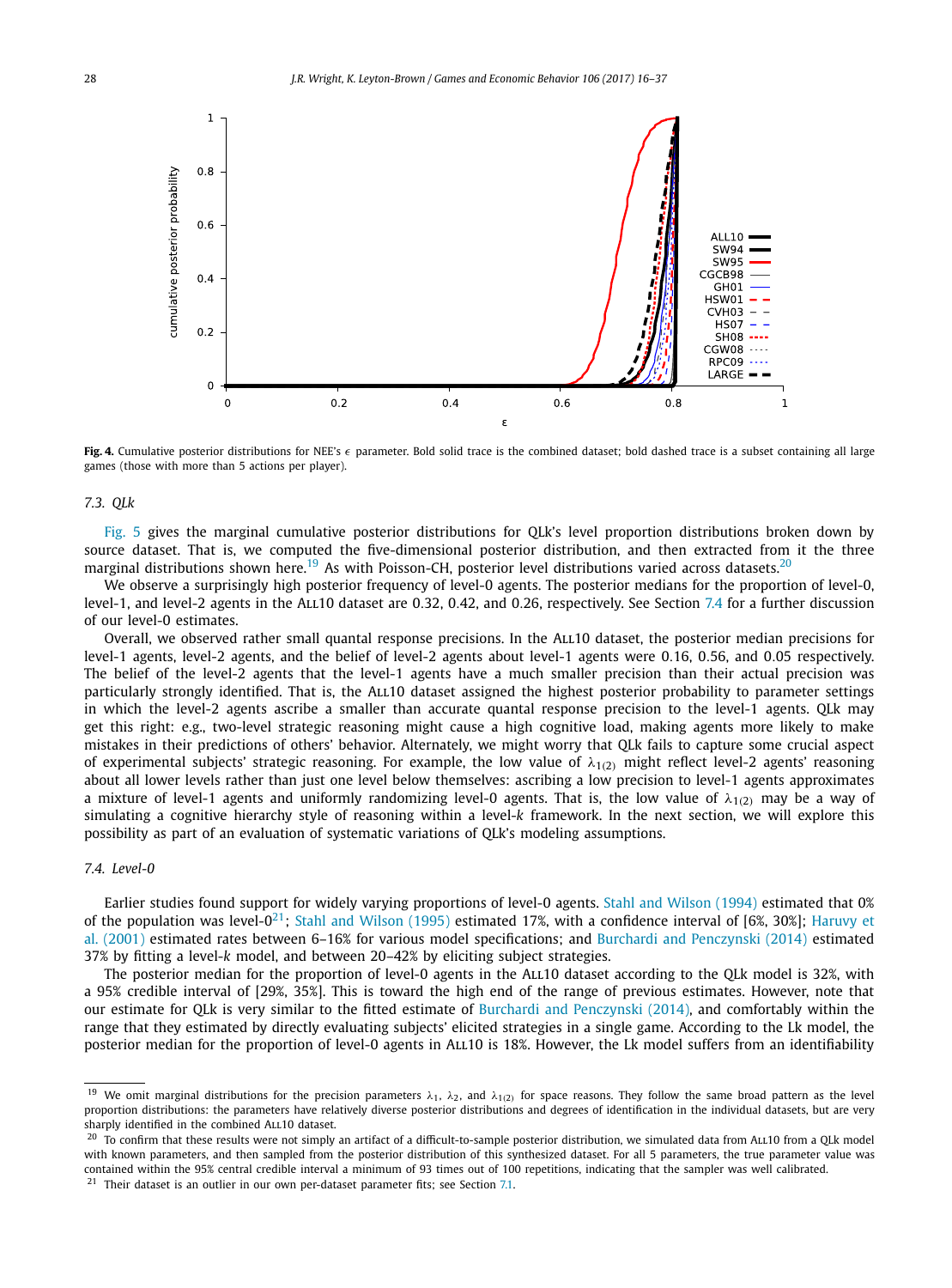<span id="page-13-0"></span>

**Fig. 5.** Marginal cumulative posterior distribution functions for the level proportion parameters ( $\alpha_0$ ,  $\alpha_1$ ,  $\alpha_2$ ) of the QLk model.

problem, in that there is no way to distinguish uniform noise that is introduced by the uniform error structure from uniform noise introduced by level-0 agents. This results in a very wide 95% credible interval of [1%, 42%].

In contrast to our estimates, the number of level-0 agents in the population is typically assumed to be negligible in studies that use an iterative model of behavior. Indeed, some studies (e.g., [Crawford](#page-21-0) and Iriberri, 2007b) fix the number of level-0 agents to be 0. Thus, one possible interpretation of our higher estimates of level-0 agents is as evidence of a misspecified model. For example, Poisson-CH uses level-0 agents as the only source of noisy responses. However, we estimated substantial proportions of level-0 agents even for models (Lk and QLk) that include explicit error structures. We thus believe that the alternative—that nonstrategic behavior occurs at a substantial frequency—must be taken seriously.

#### **8. Model variations**

QLk makes various modeling assumptions that may seem arbitrary. For example, is it the right choice to model exactly two cognitive levels? And, is it really necessary to model the fact that agents at one level might be incorrect about the precision of the level below them? We now investigate these and other such questions, considering a family of models that systematically vary the assumptions underlying QLk. In the end, we identify a simpler model that dominated QLk on our data.

More specifically, we considered four different axes along with the QLk model could be modified. First, QLk assumes a maximum level of 2; we considered maximum levels of 1 and 3 as well. Second, QLk assumes *inhomogeneous precisions* in that it allows each level to have a different precision; we varied this by also considering *homogeneous precision* models. Third, QLk allows *general precision beliefs* that can differ from lower-level agents' true precisions; we also constructed models that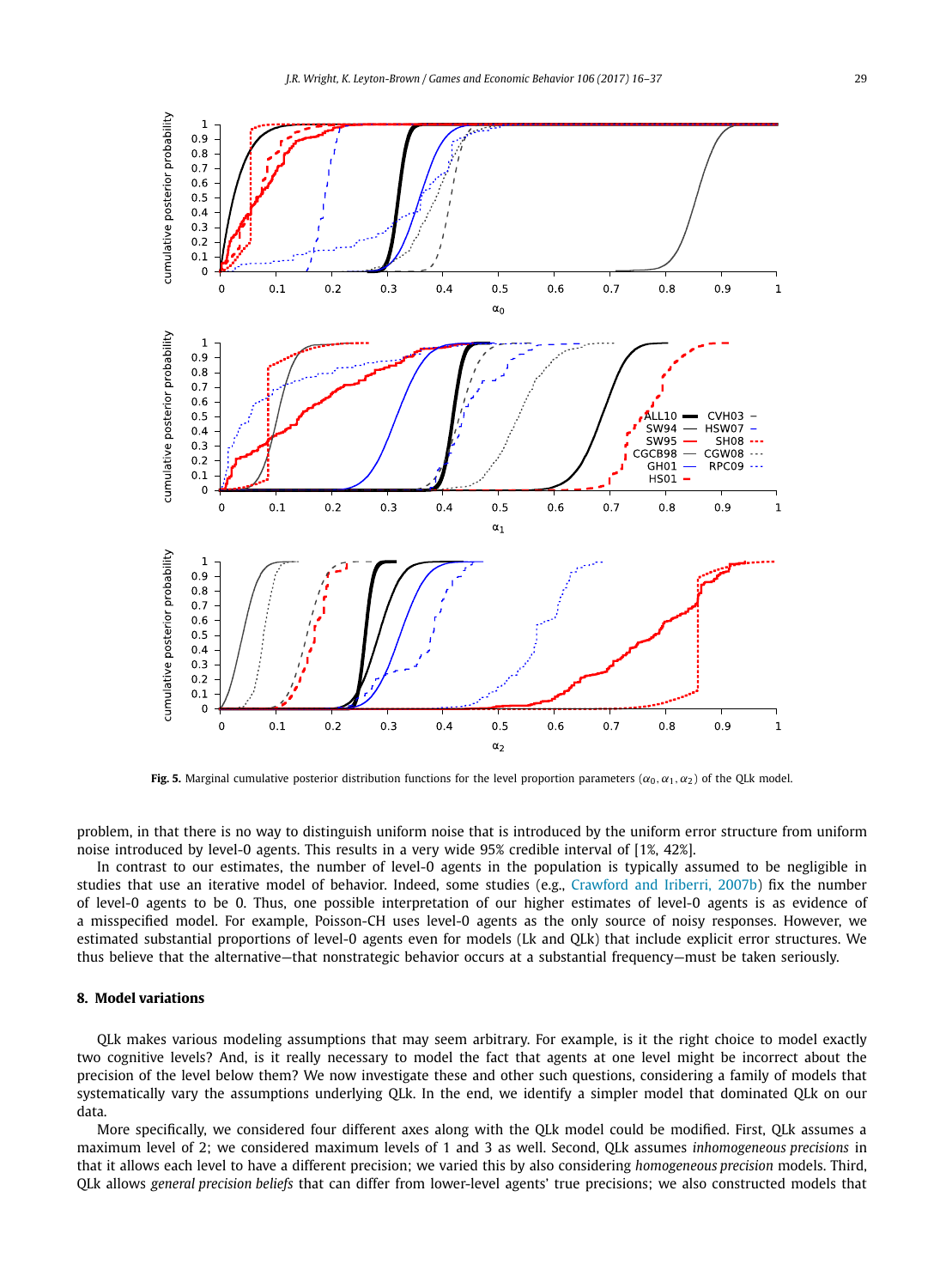#### **Table 2**

Model variations with prediction performance on the ALL10 dataset. The models with max level of ∗ used a Poisson distribution. Models are named according to precision beliefs, precision homogeneity, population beliefs, and type of level distribution. E.g., ah-QCH3 is the model with accurate precision beliefs, homogeneous precisions, cognitive hierarchy population beliefs, and a discrete distribution over levels 0–3.

| Name      | Max            | Population | Precision | Precisions | Parameters     | Log likelihood    |  |
|-----------|----------------|------------|-----------|------------|----------------|-------------------|--|
|           | level          | beliefs    | beliefs   |            |                | vs. u.a.r.        |  |
| OLk1      | $\mathbf{1}$   | n/a        | n/a       | n/a        | $\overline{2}$ | $87.37 \pm 1.04$  |  |
| gi-QLk2   | 2              | Lk         | general   | inhomo.    | 5              | $108.66 \pm 0.56$ |  |
| ai-QLk2   | $\overline{2}$ | Lk         | accurate  | inhomo.    | $\overline{4}$ | $103.33 \pm 1.75$ |  |
| gh-QLk2   | 2              | Lk         | general   | homo.      | $\overline{4}$ | $107.96 \pm 0.46$ |  |
| $ah-QLk2$ | $\overline{2}$ | Lk         | accurate  | homo.      | 3              | $104.84 \pm 0.58$ |  |
| gi-QCH2   | 2              | <b>CH</b>  | general   | inhomo.    | 5              | $107.78 \pm 0.88$ |  |
| ai-QCH2   | $\overline{2}$ | <b>CH</b>  | accurate  | inhomo.    | $\overline{4}$ | $106.76 \pm 0.92$ |  |
| gh-OCH2   | 2              | <b>CH</b>  | general   | homo.      | $\overline{4}$ | $109.43 \pm 0.58$ |  |
| ah-OCH2   | $\overline{2}$ | <b>CH</b>  | accurate  | homo.      | 3              | $106.67 \pm 0.41$ |  |
| gi-QLk3   | 3              | Lk         | general   | inhomo.    | 9              | $113.17 \pm 1.46$ |  |
| ai-OLk3   | 3              | Lk         | accurate  | inhomo.    | 6              | $109.62 + 1.21$   |  |
| gh-QLk3   | 3              | Lk         | general   | homo.      | 7              | $113.48 \pm 1.46$ |  |
| ah-QLk3   | 3              | Lk         | accurate  | homo.      | $\overline{4}$ | $107.12 \pm 0.46$ |  |
| gi-QCH3   | 3              | <b>CH</b>  | general   | inhomo.    | 10             | $113.01 \pm 0.93$ |  |
| ai-OCH3   | 3              | <b>CH</b>  | accurate  | inhomo.    | 6              | $111.34 \pm 0.59$ |  |
| gh-QCH3   | 3              | <b>CH</b>  | general   | homo.      | 8              | $113.08 \pm 0.83$ |  |
| $ah-QCH3$ | 3              | <b>CH</b>  | accurate  | homo.      | $\overline{4}$ | $110.42 \pm 0.46$ |  |
| ai-OLk4   | $\overline{4}$ | Lk         | accurate  | inhomo.    | 8              | $110.30 \pm 0.93$ |  |
| $ah-QLk4$ | $\overline{4}$ | Lk         | accurate  | homo.      | 5              | $106.63 \pm 0.71$ |  |
| $ah-QLk5$ | 5              | Lk         | accurate  | homo.      | 6              | $107.18 \pm 0.57$ |  |
| ah-OLk6   | 6              | Lk         | accurate  | homo.      | 7              | $106.57 \pm 0.68$ |  |
| ah-OLk7   | 7              | Lk         | accurate  | homo.      | 8              | $106.50 \pm 0.69$ |  |
| ah-QLkp   | $\ast$         | Lk         | accurate  | homo.      | $\overline{2}$ | $106.89 \pm 0.28$ |  |
| ai-QCH4   | $\overline{4}$ | <b>CH</b>  | accurate  | inhomo.    | 8              | $111.54 \pm 0.62$ |  |
| ah-OCH4   | $\overline{4}$ | <b>CH</b>  | accurate  | homo.      | 5              | $110.88 \pm 0.33$ |  |
| ah-QCH5   | 5              | <b>CH</b>  | accurate  | homo.      | 6              | $111.22 \pm 0.39$ |  |
| ah-QCH6   | 6              | <b>CH</b>  | accurate  | homo.      | 7              | $111.26 \pm 0.44$ |  |
| ah-OCH7   | 7              | <b>CH</b>  | accurate  | homo.      | 8              | $111.42 \pm 0.41$ |  |
| ah-OCHp   |                | <b>CH</b>  | accurate  | homo.      | 2              | $110.48 \pm 0.25$ |  |

make the simplifying assumption that all agents have *accurate precision beliefs* about lower-level agents.<sup>22</sup> Finally, in addition to *Lk* beliefs, where all other agents are assumed by a level-*k* agent to be level-*(k* − 1*)*, we also constructed models with *CH* beliefs, where agents believe that the population consists of the true, truncated distribution over the lower levels. We evaluated each combination of axis values; the 17 resulting models<sup>23</sup> are listed in the top part of Table 2. In addition to the 17 exhaustive axis combinations for models with maximum levels in {1*,* 2*,* 3}, we also evaluated (1) 12 additional axis combinations that have higher maximum levels and 8 parameters or fewer:  $ai-QCH4$  and  $ai-QLk4$ ;  $ah-QCH$  and  $ah-QLk$ variations with maximum levels in {4*,* 5*,* 6*,* 7}; and (2) ah-QCH and ah-QLk variations that assume a Poisson distribution over the levels rather than using an explicit tabular distribution.<sup>24</sup> These additional models are listed in the bottom part of Table 2.

#### *8.1. Simplicity versus predictive performance*

We evaluated the predictive performance of each model on the ALL10 dataset using 10-fold cross-validation repeated 10 times, as in Section [5.](#page-8-0) The results are given in the last column of Table 2 and plotted in [Fig. 6.](#page-15-0)

All else being equal, a model with higher performance is more desirable, as is a model with fewer parameters. We can plot an *efficient frontier* of those models that achieved the best performance for a given number of parameters or fewer; see [Fig. 6.](#page-15-0) The original QLk model (gi-QLk2) is *not* efficient in this sense; it is dominated by, e.g., ah-QCH3, which has both significantly better predictive performance and fewer parameters (because it restricts agents to homogeneous precisions and accurate beliefs).

There is a striking pattern among the efficient models with 6 parameters or fewer: every such model has accurate precision beliefs, cognitive hierarchy population beliefs, and, with the exception of ai-QCH3, homogeneous precisions. Furthermore, ai-QCH3's performance was not significantly better than that of ah-QCH5, which did have homogeneous

 $22$  This is in the same spirit as the simplifying assumption made in cognitive hierarchy models that agents have accurate beliefs about the proportions of lower-level agents.

<sup>&</sup>lt;sup>23</sup> When the maximum level is 1, all combinations of the other axes yield identical predictions. Therefore there are only 17 models instead of  $3(2^3) = 24$ .

<sup>24</sup> The ah-QCHp model is identical to the CH-QRE model of [Camerer](#page-21-0) et al. (2016).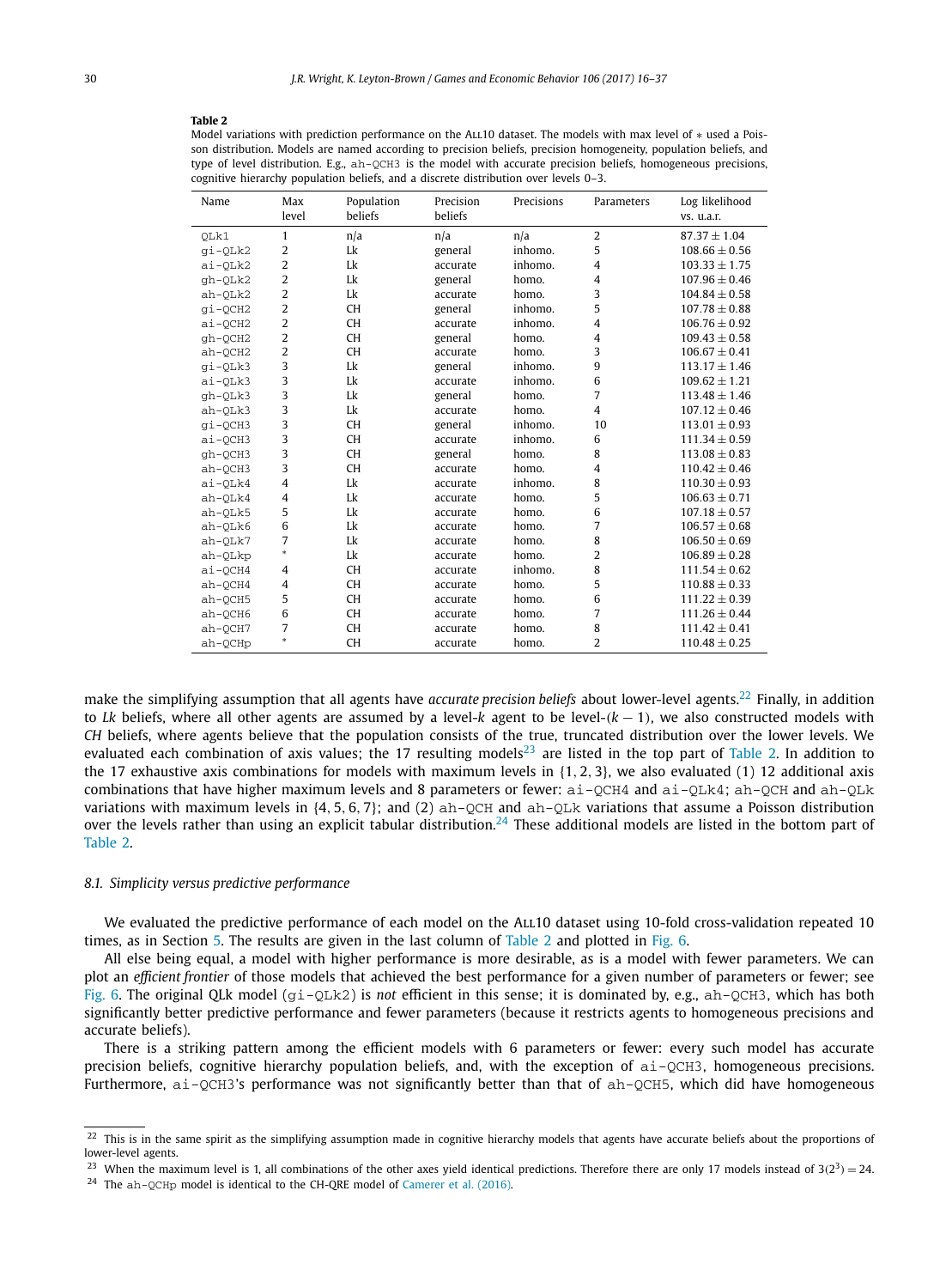<span id="page-15-0"></span>

**Fig. 6.** Model simplicity vs. prediction performance on the ALL10 dataset. QLk1 is omitted because its far worse performance (~ 10<sup>87</sup>) distorts the figure's scale.

precisions. This suggests that the most parsimonious way to model human behavior in normal-form games is to use a model of this form.

Adding flexibility by modeling general beliefs about precisions did improve performance; the four best-performing models all incorporated general precision beliefs. However, these models also had much larger variance in their prediction performance on the test set. This may indicate that the models are overly flexible, and hence prone to overfitting.

#### *8.2. Parameter analysis of* ah-QCH *models*

In this section we examine the marginal posterior distributions of two models from the accurate, homogeneous QCH family (see [Fig. 7\)](#page-16-0). We computed the posterior distribution of the models' parameters using the procedure described in Sections [6.1](#page-10-0) and [7.](#page-10-0) The posterior distribution for the precision parameter *λ* was concentrated around 0*.*20, somewhat greater than the QLk model's estimate for  $\lambda_1$ . This suggests that QLk's much lower estimate for  $\lambda_{1(2)}$  may indeed have been the closest that the model could get to having the level-2 agents best respond to a mixture of level-0 and level-1 agents (as in cognitive hierarchy).

Our robust finding in Sections [7.4](#page-12-0) and [7.3](#page-12-0) of a large proportion of level-0 agents was confirmed by these models as well. Indeed, the number of level-0 agents was nearly the only point of close agreement between all three models with respect to the distribution of levels.

#### **9. Related work**

Our work has been motivated by the question, "What model is best for predicting human behavior in general, simultaneous-move games?" Before beginning our study, we conducted an exhaustive literature survey to determine the extent to which this question had already been answered. Specifically, we used Google Scholar to identify all (1805) citations to the papers introducing the QRE, CH, Lk, NI, and QLk models [\(McKelvey](#page-21-0) and Palfrey, 1995; [Camerer](#page-21-0) et al., 2004; [Costa-Gomes](#page-21-0) et al., 2001; [Nagel,](#page-21-0) 1995; [Goeree](#page-21-0) and Holt, 2004; Stahl and [Wilson,](#page-21-0) 1994), and manually checked every reference. We discarded superficial citations, papers that simply applied one of the models to an application domain, and papers that studied repeated games. This left us with a total of 24 papers, including the six with which we began, which we summarize in [Table 3.](#page-17-0) Overall, we found no paper that compared the predictive performance of all six models. Indeed, there are two senses in which the literature focuses on different issues. First, it appears to be more concerned with *explaining* behavior than with *predicting* it. Thus, comparisons of out-of-sample prediction performance were rare. Here we describe the only exceptions that we found:

- Stahl and [Wilson](#page-21-0) (1995) evaluated prediction performance on 3 games using parameters fit from the other games;
- [Morgan](#page-21-0) and Sefton (2002) and Hahn et al. [\(2010\)](#page-21-0) evaluated prediction performance using held-out test data;
- [Camerer](#page-21-0) et al. (2004) and Chong et al. [\(2005\)](#page-21-0) computed likelihoods on each individual game in their datasets after using models fit to the  $n - 1$  remaining games;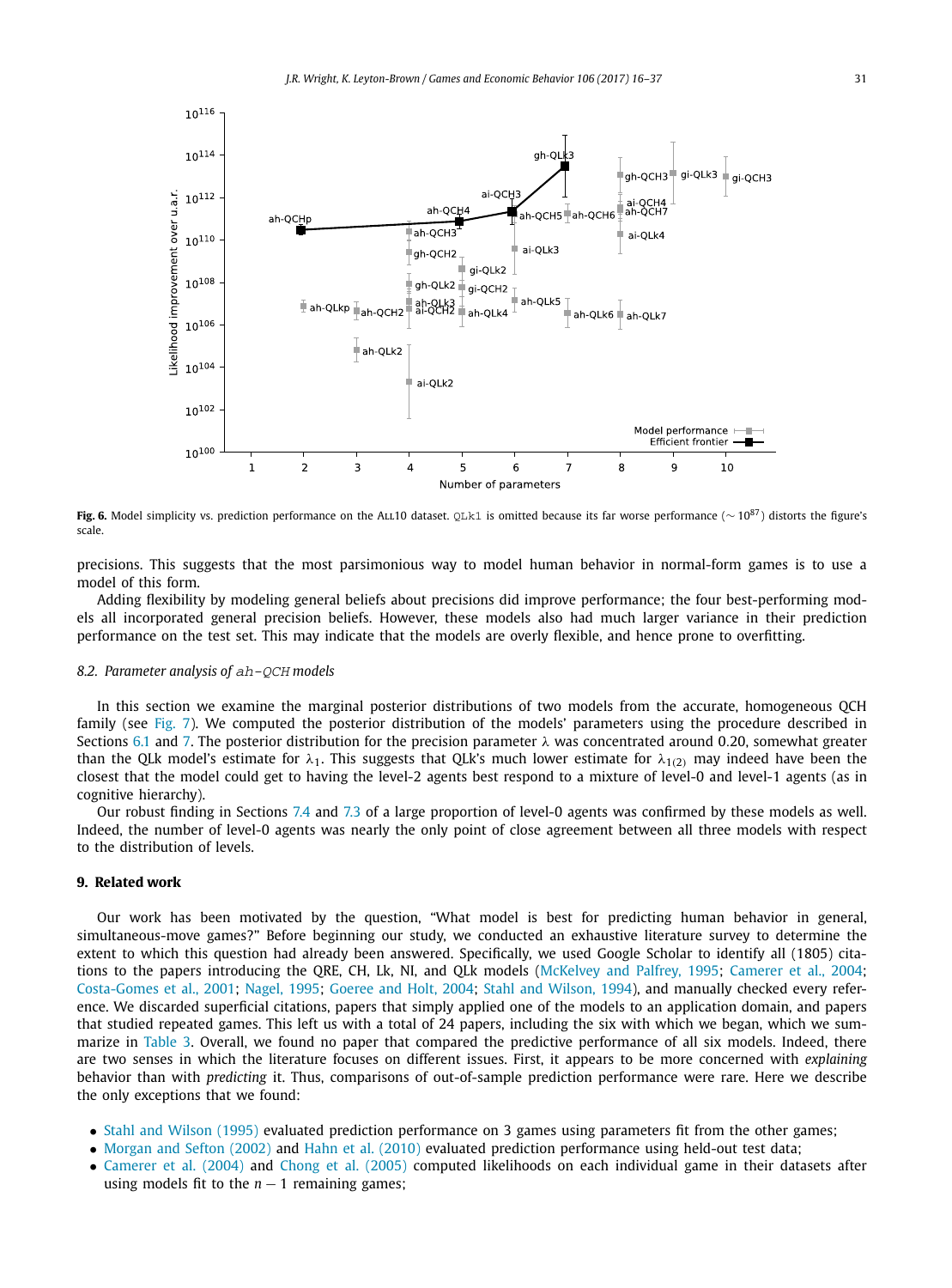<span id="page-16-0"></span>

**Fig. 7.** Marginal cumulative posterior distributions for the level proportion parameters  $(\alpha_0, \alpha_1, \alpha_2, \alpha_3)$  of the ah-QCHp, ah-QCH3, and ah-QCH4 models on All10. Solid lines are ah-QCHp; dashed lines are ah-QCH3; dotted lines are ah-QCH4. All *α* values are defined implicitly by the *τ* parameter for ah-QCHp. For the other models,  $\alpha_0$  is defined implicitly by  $\alpha_1, \alpha_2, \alpha_3$ , and (for ah-QCH4)  $\alpha_4$ .

- [Crawford](#page-21-0) and Iriberri (2007a) compared the performance of two models by training each model on each game in their dataset individually, and then evaluating the performance of each of these *n* trained models on each of the *n* − 1 other individual games; and
- [Camerer](#page-21-0) et al. (2016) evaluated the performance of QRE and cognitive hierarchy variants on one experimental treatment using parameters estimated on two separate experimental treatments.

Second, most of the papers compared a single one of the five models (often with variations) to Nash equilibrium. Indeed, only nine of the 24 studies (see the bottom portion of [Table 3\)](#page-17-0) compared more than one of the six key models, and none of these considered QLk. Only three of these studies explicitly compared the prediction performance of more than one of the six models [\(Chong](#page-21-0) et al., 2005; [Crawford](#page-21-0) and Iriberri, 2007a; [Camerer](#page-21-0) et al., 2016); the remaining six performed comparisons in terms of training set fit [\(Camerer](#page-20-0) et al., 2001; [Goeree](#page-21-0) and Holt, 2004; [Costa-Gomes](#page-21-0) and Weizsäcker, 2008; [Costa-Gomes](#page-21-0) et al., 2009; [Rogers](#page-21-0) et al., 2009; [Breitmoser,](#page-20-0) 2012).

[Rogers](#page-21-0) et al. (2009) proposed a unifying framework that generalizes both Poisson-CH and QRE, and compared the fit of several variations within this framework. Notably, their framework allows for quantal response within a cognitive hierarchy model. Their work is thus similar to our own search over a system of QLk variants in Section [8,](#page-13-0) but there are several differences. First, we compared out-of-sample prediction performance, not in-sample fit. Second, [Rogers](#page-21-0) et al. restricted the distributions of types to be grid, uniform, or Poisson distributions, whereas we considered unconstrained discrete distributions over levels. Third, they required different types to have different precisions, while we did not. Finally, we considered level-*k* beliefs as well as cognitive hierarchy beliefs, whereas they considered only cognitive hierarchy belief models.

One line of work in computer science also meets our criteria of predicting action choices and modeling human behavior [\(Altman](#page-20-0) et al., 2006). This approach learns association rules between agents' actions in different games to predict how an agent will play based on its actions in earlier games. We did not consider this approach in our study, as it requires data that identifies agents across games, and cannot make predictions for games that are not in the training dataset.

#### **10. Conclusions**

To our knowledge, ours is the first study to address the question of which existing behavioral model—QRE, level-*k*, cognitive hierarchy, noisy introspection, or quantal level-*k* behavioral models—is best suited to predicting unseen human initial play of normal-form games. We explored the prediction performance of these models, along with several modifications. We found that bounded iterated reasoning and cost-proportional errors are both valuable ingredients in a predictive model of human game theoretic behavior: the best-performing model that we studied (QLk) combines both of these elements. We believe that iterative reasoning describes an actual cognitive process. The situation is less clear with cost-proportional er-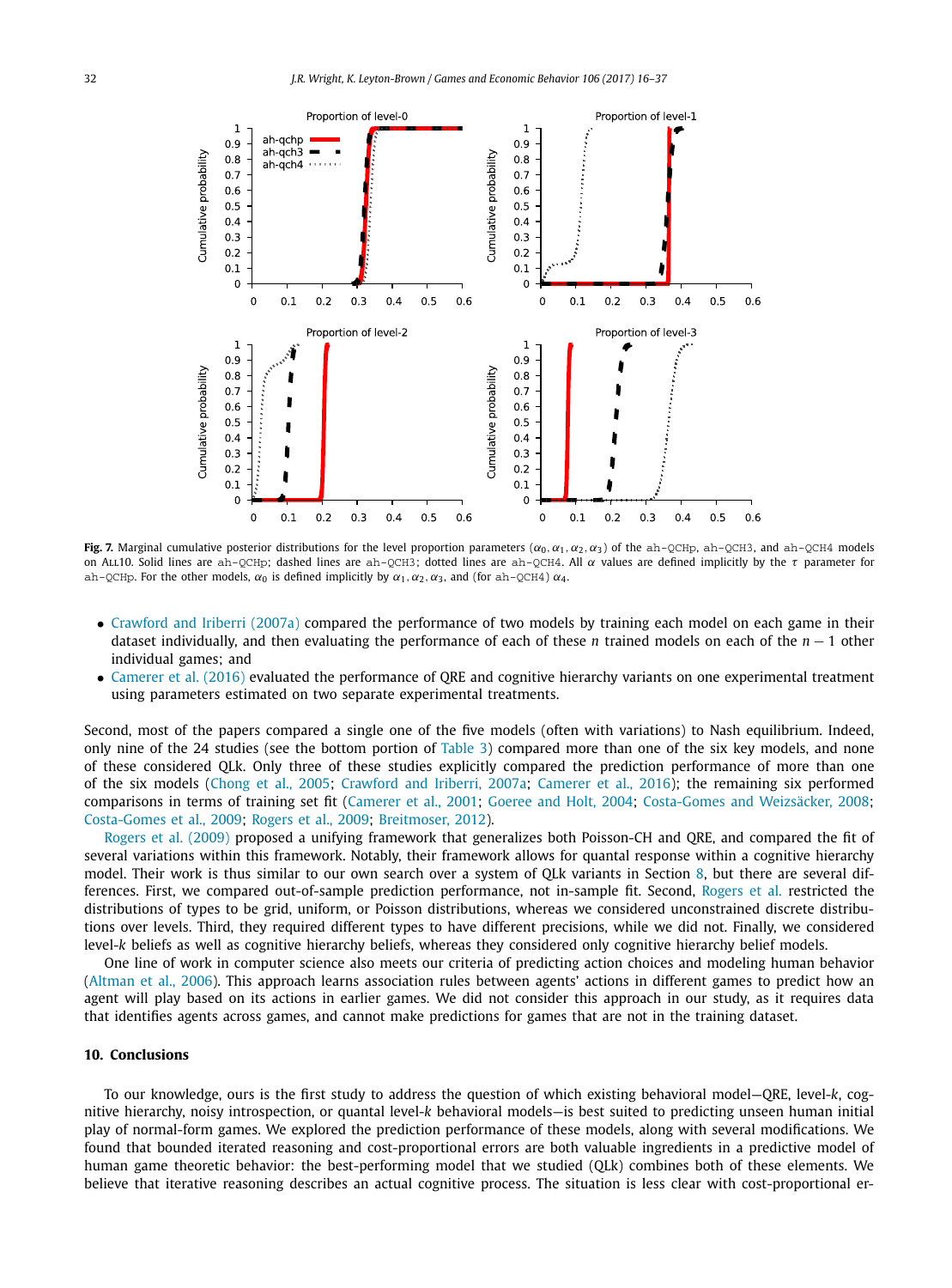#### <span id="page-17-0"></span>**Table 3**

Existing work in model comparison. 'f' indicates comparison of training sample fit only; 't' indicates statistical tests of training sample performance; 'p' indicates evaluation of out-of-sample prediction performance.

| Paper                             | Nash | QLk | Lk | CH | NI | QRE |
|-----------------------------------|------|-----|----|----|----|-----|
| Stahl and Wilson (1994)           | t    | t   |    |    |    |     |
| McKelvey and Palfrey (1995)       |      |     |    |    |    |     |
| Stahl and Wilson (1995)           |      | p   |    |    |    |     |
| Costa-Gomes et al. (1998)         | f    |     | f  |    |    |     |
| Haruvy et al. (1999)              |      | t   |    |    |    |     |
| Costa-Gomes et al. (2001)         |      |     | f  |    |    |     |
| Haruvy et al. (2001)              |      | t   |    |    |    |     |
| Morgan and Sefton (2002)          |      |     |    |    |    | р   |
| Weizsäcker (2003)                 |      |     |    |    |    | t   |
| Camerer et al. (2004)             |      |     |    | р  |    |     |
| Costa-Gomes and Crawford (2006)   | f    |     | f  |    |    |     |
| Stahl and Haruvy (2008)           |      | t   |    |    |    |     |
| <b>Rey-Biel (2009)</b>            | t    |     | t  |    |    |     |
| Georganas et al. (2015)           | f    |     | f  |    |    |     |
| Hahn et al. (2010)                |      |     |    | p  |    |     |
| Camerer et al. (2001)             |      |     |    | f  |    | f   |
| Goeree and Holt (2004)            | f    |     |    |    | f  |     |
| Chong et al. (2005)               |      |     |    | p  |    | p   |
| Crawford and Iriberri (2007a)     | p    |     | p  |    |    | p   |
| Costa-Gomes and Weizsäcker (2008) | f    |     | f  |    | f  | f   |
| Costa-Gomes et al. (2009)         |      |     | f  | f  | f  |     |
| Rogers et al. (2009)              |      |     |    |    |    |     |
| Camerer et al. (2016)             |      |     |    | р  |    | р   |
| Breitmoser (2012)                 |      |     | t  | t  | t  | t   |

rors: they may likewise describe human reasoning, or they may simply be a closer approximation to human behavior than the usual uniform error specification.

Bayesian parameter analysis is a valuable technique for investigating the behavior and properties of models, particularly because it is able to make quantitative recommendations for parameter values. We showed how Bayesian parameter analysis can be applied to derive concrete recommendations for the use of Poisson-CH, differing substantially from widely cited advice in the literature.

OLk  $(qi-q1k2)$  provides substantial flexibility in specifying the beliefs and precisions of different types of agents. We found that this flexibility tends to hurt generalization performance more than it helps. In a systematic search of model variations, we identified a new model family (the accurate precision belief, homogeneous-precision QCH models) that contained the efficient (or nearly-efficient) model for every number of parameters smaller than 7. Based on further analysis of this model family, we identified a model, Poisson-QCH, that offers excellent generalization performance with only two parameters.

#### *10.1. Recommendations*

*Methodology* In this work we have focused exclusively on prediction performance. One might wonder whether there is any practical difference between in-sample fit and out-of-sample prediction performance. It turns out that the ranking of a model's performance within a dataset was identical in the test and training sets only 45% of the time, despite the low dimensionality of the models that we considered. The average difference between a model's rank by test performance and its rank by training performance was 1.5. The  $a\textbf{i}-a\textbf{j}k4$  model was an especially notable example, having the 5th-highest training performance but only the 14th-highest test performance.

We thus conclude that there is no substitute for evaluating a model on held-out test data. We recommend the use of 10-fold cross-validation, repeated 10 times with a different random partition over games on each repetition, as described in Section [3.2.](#page-5-0) However, we recognize that this process is computationally intensive, as it requires each model to be fit 100 times. If computation time is a major constraint, we recommend a single round of 10-fold cross-validation, or even a single round of 4-fold cross-validation; this still gives an unbiased estimate of prediction performance, albeit without error bars.

The log-likelihood performance measure has some problematic features: it is not comparable between datasets, and its units do not have an especially natural interpretation. Nevertheless, it is the most appropriate performance measure for predictive behavioral models of which we are aware, especially when normalized against a baseline such as the performance of uniform predictions.

*Models* Section [8](#page-13-0) analyzes an "efficient frontier" of models, each of which represent a different tradeoff between performance and parsimony (and hence robustness). The Poisson-QCH model (ah-QCHp) is attractive for being low-variance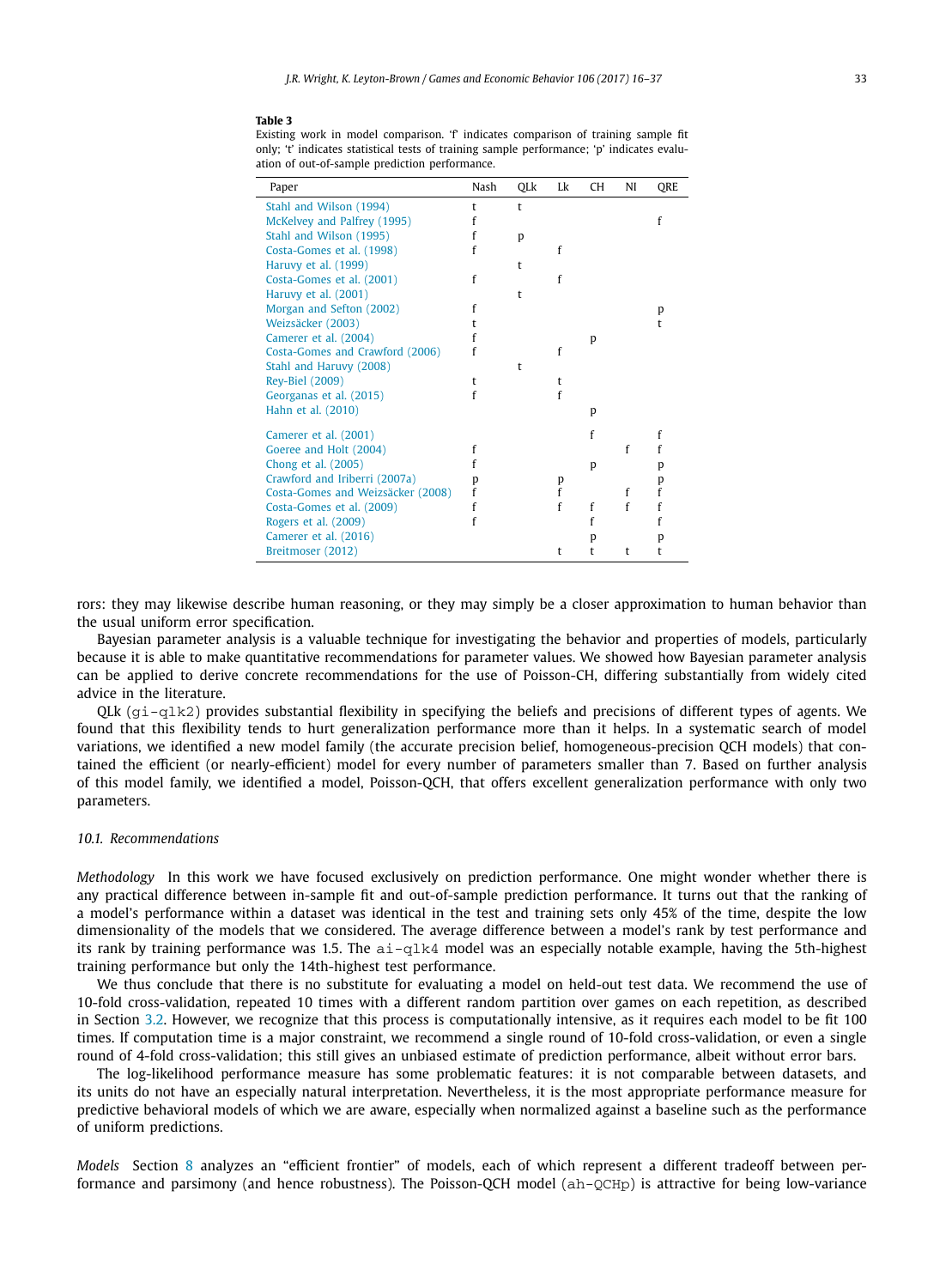<span id="page-18-0"></span>and reasonably performant, whereas gh-QLk3 has the highest expected performance but also the highest variance of any model, and a more difficult-to-interpret parameter structure.

We recommend the use of the Poisson-QCH model for the prediction of human strategic behavior in unrepeated, simultaneous-move games.<sup>25</sup> The median posterior parameters for the ALL10 dataset were  $\lambda = 0.20$ ,  $\tau = 1.12$ .<sup>26</sup> These settings may be a good starting point for applications, although we note that application-specific fits are always preferable due to behavioral variation across subject populations.

#### *10.2. Further directions*

Our parameter estimates for all of the iterative models included a substantial proportion of level-0 agents. The level-0 model is important for predicting the behavior of all agents in an iterative model; both the level-0 agents themselves, and the higher-level agents whose behavior is grounded in a model of level-0 behavior. In ongoing work, we are investigating richer specifications of level-0 behavior, which allow for significant performance improvements (Wright and [Leyton-Brown,](#page-21-0) [2014\)](#page-21-0).

Our approach of fitting the parameters of an iterative model in one set of games and then using these parameters to make predictions in distinct games implicitly assumes that the distribution of beliefs in the population is constant across different games. In several studies, experimental subjects do exhibit surprising stability (Stahl and [Wilson,](#page-21-0) 1994, 1995; [Costa-Gomes](#page-21-0) et al., 2001; [Polonio](#page-21-0) et al., 2015) or convergence [\(Breitmoser](#page-20-0) et al., 2014) in their apparent levels of reasoning. However, it also seems reasonable to suppose that players' depths of reasoning would be influenced by the structure of the game. In ongoing work, we are investigating ways to model such endogenous reasoning steps.

#### **Acknowledgments**

This work was funded in part by the Natural Sciences and Engineering Research Council of Canada. It was completed in part while the authors were visiting the Simons Institute for the Theory of Computing. We thank several anonymous reviewers and editors for many helpful comments that have significantly improved the paper.

#### **Appendix A. Likelihood derivation**

The likelihood of a single datapoint  $d_{ij} = (G_i, a_{ij})$  is

$$
Pr(d_{ij} | \theta) = Pr(G_i, a_{ij} | \theta).
$$

By the chain rule of probabilities, this<sup>27</sup> is equivalent to

$$
Pr(d_{ij} | \theta) = Pr(a_{ij} | G_i, \theta) Pr(G_i | \theta),
$$

and by independence of *G* and *θ* we have

$$
Pr(d_{ij} | \theta) = Pr(a_{ij} | G_i, \theta) Pr(G_i).
$$
\n(A.1)

The datapoints are independent, so the likelihood of the dataset is just the product of the likelihoods of the datapoints,

$$
Pr(\mathcal{D} | \theta) = \prod_{i=1}^{I} \prod_{j=1}^{J_i} Pr(a_{ij} | G_i, \theta) Pr(G_i).
$$
\n(A.2)

The probabilities  $Pr(G_i)$  are constant with respect to  $\theta$ , and can therefore be disregarded when maximizing the likelihood:

$$
\underset{\theta}{\arg \max} \Pr(\mathcal{D} \mid \theta) = \underset{\theta}{\arg \max} \prod_{i=1}^{I} \prod_{j=1}^{J_i} \Pr(a_{ij} \mid G_i, \theta).
$$

Equilibrium-based theories may have more of a role to play in the repeated setting, where agents have a chance to converge to equilibrium (although see Frey and [Goldstone,](#page-21-0) 2013 for evidence against convergence in a repeated setting).

<sup>&</sup>lt;sup>26</sup> This suggested value for *τ* may seem superficially similar to the value  $τ = 1.5$  suggested by [Camerer](#page-21-0) et al. (2004) for Poisson-CH. However, they differ quite meaningfully, as *τ* = 1*.*12 implies that 33% of the population are level-0, whereas *τ* = 1*.*5 implies that only 22% are level-0.

 $^7$  To those unfamiliar with Bayesian analysis, quantities such as  $Pr(D)$ ,  $Pr(G_i)$ , and  $Pr(G_i | \theta)$  may seem difficult to interpret or even nonsensical. It is common practice in Bayesian statistics to assign probabilities to any quantity that can vary, such as the games under consideration or the complete dataset that has been observed. Regardless of how they are interpreted, these quantities all turn out to be constant with respect to θ, and so have no influence on the outcome of the analysis.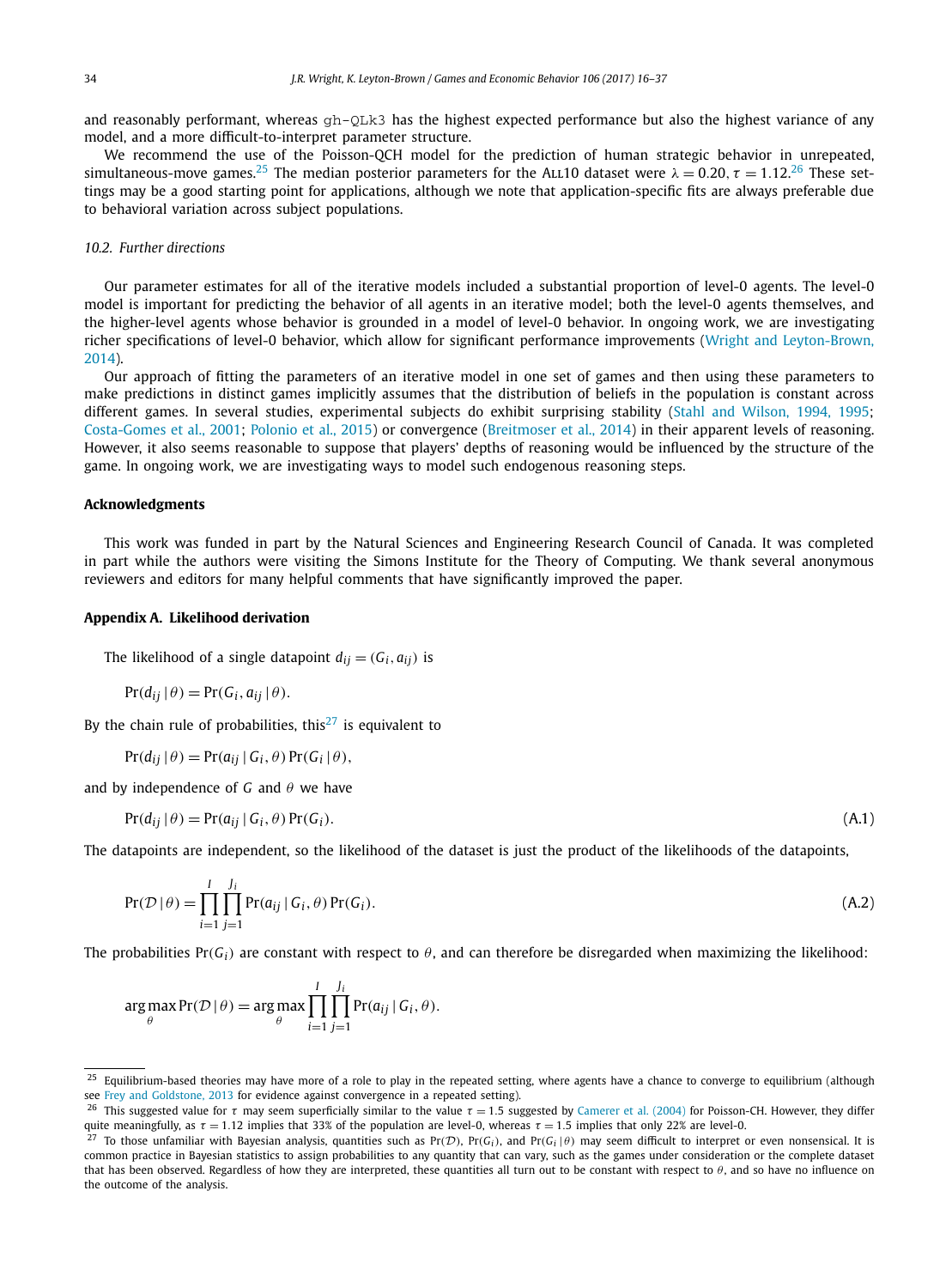#### <span id="page-19-0"></span>**Table C.4**

Datasets conditioned on various game features. The column headed "games" indicates how many games of the full dataset met the criterion, and the column headed "*n*" indicates how many observations each feature-based dataset contained. Observe that the game features are not all mutually exclusive, and so the "games" column does not sum to 142.

| Name           | Description                             | Games         | n        |
|----------------|-----------------------------------------|---------------|----------|
| D <sub>1</sub> | Weak dominance solvable in one round    | $\mathcal{L}$ | 748      |
| D1s            | Strict dominance solvable in one round  | O             | $\Omega$ |
| D <sub>2</sub> | Weak dominance solvable in two rounds   | 38            | 5058     |
| D2s            | Strict dominance solvable in two rounds | 23            | 2000     |
| D.S            | Weak dominance solvable                 | 52            | 6470     |
| <b>DSs</b>     | Strict dominance solvable               | 35            | 3312     |
| ND.            | Not dominance solvable                  | 90            | 7393     |
| PSNE1          | Single Nash equilibrium, which is pure  | 51            | 4687     |
| MSNE1          | Single Nash equilibrium, which is mixed | 21            | 1387     |
| MULTI-EOM      | Multiple Nash equilibria                | 70            | 7789     |

#### **Appendix B. Posterior distribution derivation**

We derive an expression for the posterior distribution  $Pr(\theta | \mathcal{D})$  by applying Bayes' rule, where  $p_0(\theta)$  is the prior distribution:

$$
Pr(\theta | \mathcal{D}) = \frac{p_0(\theta) Pr(\mathcal{D} | \theta)}{Pr(\mathcal{D})}.
$$
\n(B.1)

Substituting in Equation [\(A.2\),](#page-18-0) which gave an expression for the likelihood of the dataset  $Pr(\mathcal{D} | \theta)$ , we obtain

$$
Pr(\theta | \mathcal{D}) = \frac{p_0(\theta) \prod_{i=1}^I \prod_{j=1}^{J_i} Pr(a_{ij} | G_i, \theta) Pr(G_i)}{Pr(\mathcal{D})}.
$$
\n(B.2)

In practice  $Pr(G_i)$  and  $Pr(D)$  are constants, and so can be ignored:

$$
\Pr(\theta \mid \mathcal{D}) \propto p_0(\theta) \prod_{i=1}^{I} \prod_{j=1}^{J_i} \Pr(a_{ij} \mid G_i, \theta).
$$
\n(B.3)

Note that by commutativity of multiplication, this is equivalent to performing iterative Bayesian updates one datapoint at a time. Therefore, iteratively updating this posterior neither over- nor underprivileges later datapoints.

#### **Appendix C. Dataset composition**

As we saw in the case of GH01, model performance was sensitive to choices made by the authors of our various datasets about which games to study. One way to control for such choices is to partition our set of games according to important game properties, and to evaluate model performance in each partition. In this appendix we describe such an analysis.

Overall, our datasets spanned 142 games. The vast majority of these games are matrix games, deliberately lacking inherent meaning in order to avoid framing effects.<sup>28</sup> For the most part, these games were chosen to vary according to dominance solvability and equilibrium structure. In particular, most dataset authors were concerned with (1) whether a game could be solved by iterated removal of dominated strategies (either strict or weak) and with how many steps of iteration were required; and (2) the number and type of Nash equilibria that each game possesses.<sup>29</sup>

We thus constructed subsets of the full dataset based on their dominance solvability and the nature of their Nash equilibria, as described in Table C.4.<sup>30</sup> We computed cross-validated MLE fits for each model on each of the feature-based datasets of Table C.4. The results are summarized in [Fig. C.8.](#page-20-0) In two respects, the results across the feature-based datasets mirror the results of Section [5.1](#page-8-0) and Section [5.2.](#page-8-0) First, QLk significantly outperformed the other behavioral models on the majority of datasets; the exceptions were D1, D2, and D2s (but not DS); and MSNE1. Second, a majority of behavioral models significantly outperformed NEE in all but three datasets: D1, ND and MULTI-EQM. In these three datasets, the upper and lower

<sup>&</sup>lt;sup>28</sup> Indeed, some studies (e.g., [Rogers](#page-21-0) et al., 2009) even avoided focal payoffs like 0 and 100.

 $29$  There were two exceptions. The first was [Goeree](#page-21-0) and Holt (2001), who chose games that had both equilibria that human subjects find intuitive and strategically equivalent variations of these games whose equilibria human subjects find counterintuitive. The second exception was [Cooper](#page-21-0) and Van Huyck [\(2003\),](#page-21-0) whose normal form games were based on an exhaustive enumeration of the payoff orderings possible in generic 2-player, 2-action extensive-form games.

 $30$  As Table C.4 shows, there was some variance in the number of games and observations among the different partitions. The results presented in this appendix indicate that this variance was likely not a major determinant of our overall results.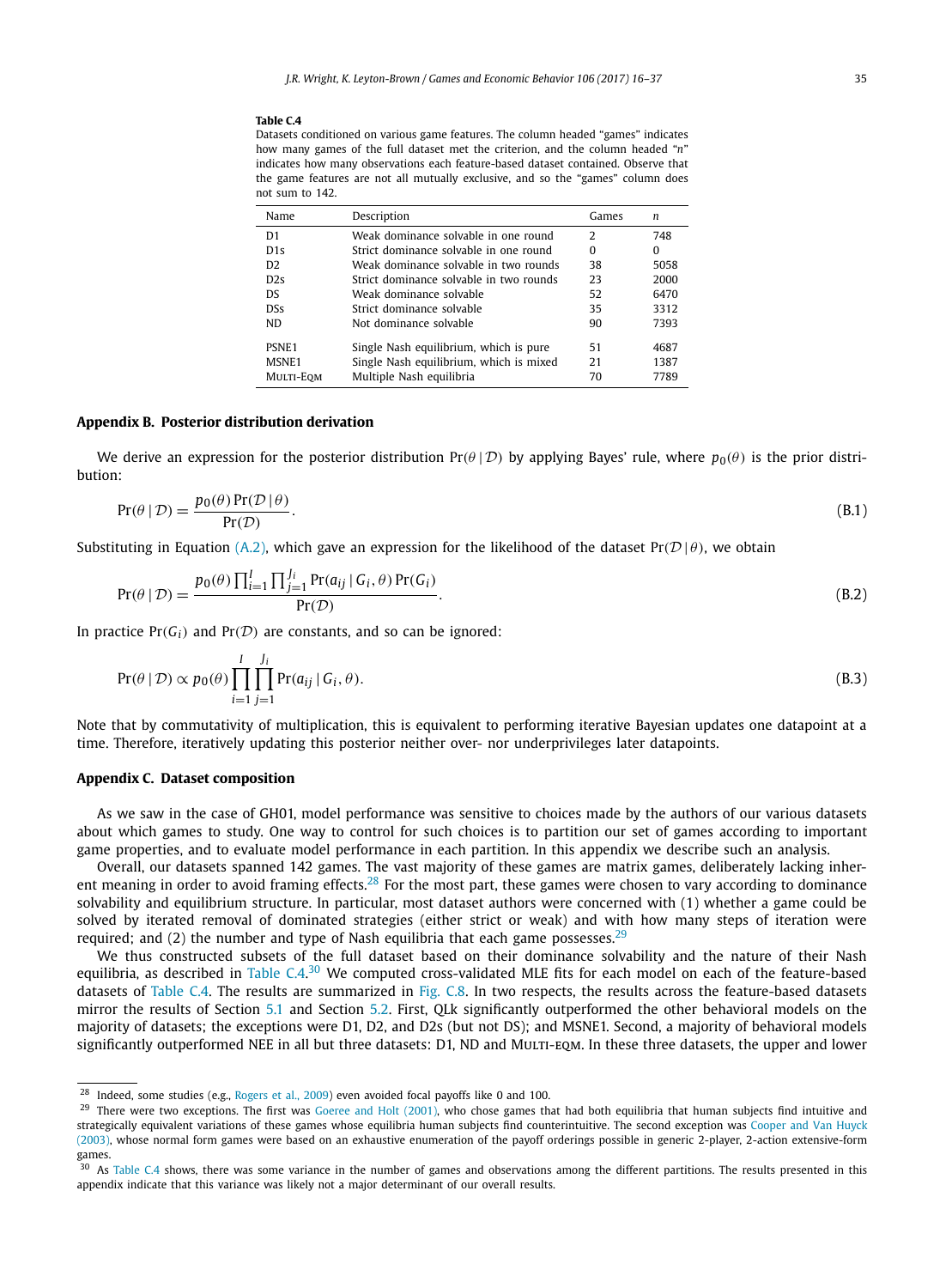<span id="page-20-0"></span>

Fig. C.8. Average likelihood ratios of model predictions to random predictions, with 95% confidence intervals, on feature-based datasets. For NEE the main bar shows performance averaged over all equilibria and error bars show post-hoc upper and lower bounds on equilibrium performance.

bounds on NEE's performance contained the performance of either two or all three of the single-factor behavioral models (but not necessarily QLk). It is unsurprising that NEE's upper and lower bounds were widely separated on the Multi-eqm dataset, since the more equilibria a game has, the more variation there can be in these equilibria's post-hoc performance; NEE's strong best-case performance on this dataset should similarly reflect this variation. It turns out that 55 of the 90 games (and 4731 of the 7393 observations) in the ND dataset are from the MuLTI-EQM dataset, which likely explains NEE's high upper bound in that dataset as well. Indeed, this analysis helps to explain some of our previous observations about the GH01 dataset. NEE contains all other models in its performance bounds in this dataset, and in addition to the fact that half the dataset's games (the "treasure" treatments) that were chosen for consistency with Nash equilibrium, some of the other games (the "contradiction" treatments) turn out to have multiple equilibria. Overall, the overlap between GH01 and MULTI-EQM is 5 games out of 10 and 250 observations out of 500.

Unlike in the per-dataset comparisons of Section [5.1,](#page-8-0) both of our iterative single-factor models (Poisson-CH and Lk) significantly outperformed QRE in almost every feature-based dataset, with D2S and DSS as the only exceptions; in D2S, QRE outperformed all other models, and in DSS QRE was significantly outperformed by Lk but not by Poisson-CH. One possible explanation is that the filtering features are all biased toward iterative models. However, it seems unlikely that, e.g., *both* dominance-solvability and dominance-nonsolvability are biased toward iterative models. Another possibility is that iterative models are a better model of human behavior, but the cost-proportional error model of QRE is sufficiently superior to the respectively simple and non-existent error models of Lk and Poisson-CH that it outperforms on many datasets that mix game types. However, we observed no straightforward relationship between the different proportions of dominance-solvable and non-dominance-solvable games in a source dataset and the relative performance of Lk/Poisson-CH and QRE.

#### **References**

- Altman, A., [Bercovici-Boden,](http://refhub.elsevier.com/S0899-8256(17)30157-4/bib616C746D616E3036s1) A., Tennenholtz, M., 2006. Learning in one-shot strategic form games. In: 17th European Conference on Machine Learning. ECML 2006, [pp. 6–17.](http://refhub.elsevier.com/S0899-8256(17)30157-4/bib616C746D616E3036s1)
- Becker, T., Carter, M., Naeve, J., 2005. Experts Playing the Traveler's Dilemma. Working Paper. University of [Hohenheim.](http://refhub.elsevier.com/S0899-8256(17)30157-4/bib6265636B65723035s1)
- Bishop, C., 2006. Pattern [Recognition](http://refhub.elsevier.com/S0899-8256(17)30157-4/bib626973686F703036s1) and Machine Learning. Springer.
- [Breitmoser,](http://refhub.elsevier.com/S0899-8256(17)30157-4/bib62726569746D6F7365723132s1) Y., 2012. Strategic reasoning in p-beauty contests. Games Econ. Behav. 75 (2), 555–569.
- Breitmoser, Y., Tan, J.H., Zizzo, D.J., 2014. On the beliefs off the path: [equilibrium](http://refhub.elsevier.com/S0899-8256(17)30157-4/bib62726569746D6F7365723134s1) refinement due to quantal response and level-*k*. Games Econ. Behav. 86, [102–125.](http://refhub.elsevier.com/S0899-8256(17)30157-4/bib62726569746D6F7365723134s1)
- Burchardi, K.B., [Penczynski,](http://refhub.elsevier.com/S0899-8256(17)30157-4/bib6275726368617264693134s1) S.P., 2014. Out of your mind: eliciting individual reasoning in one shot games. Games Econ. Behav. 84, 39–57.
- Cabrera, S., Capra, C., Gómez, R., 2007. Behavior in one-shot traveler's dilemma games: model and [experiments](http://refhub.elsevier.com/S0899-8256(17)30157-4/bib636162726572613037s1) with advice. Spanish Econ. Rev. 9 (2), [129–152.](http://refhub.elsevier.com/S0899-8256(17)30157-4/bib636162726572613037s1)
- Camerer, C.F., 2003. Behavioral Game Theory: [Experiments](http://refhub.elsevier.com/S0899-8256(17)30157-4/bib63616D657265723033s1) in Strategic Interaction. Princeton University Press.
- Camerer, C., Ho, T., Chong, J., 2001. Behavioral game theory: thinking, learning, and teaching. In: Nobel Symposium on Behavioral and [Experimental](http://refhub.elsevier.com/S0899-8256(17)30157-4/bib63616D657265723031s1) Eco[nomics.](http://refhub.elsevier.com/S0899-8256(17)30157-4/bib63616D657265723031s1)